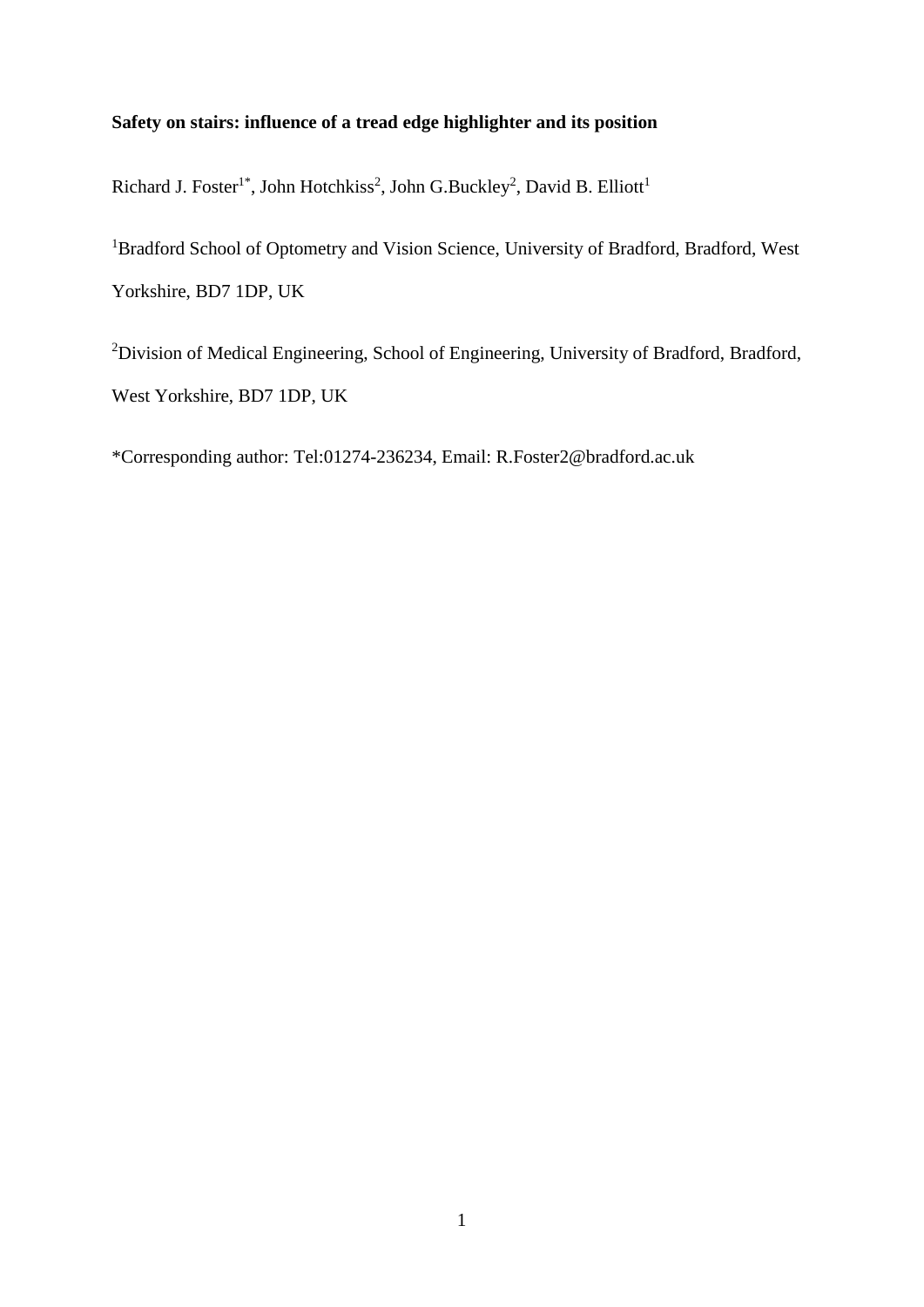# **Research Highlights**

We studied if fall risk during stair descent was reduced by using step edge highlighters

A highlighter placed flush with step/tread edge improved foot clearance precision

Foot clearance precision was reduced when the highlighter was set back by 30mm

Benefits of the highlighter were greater in those with simulated visual impairment

Falls risk may be reduced by using a highlighter positioned flush with the tread edge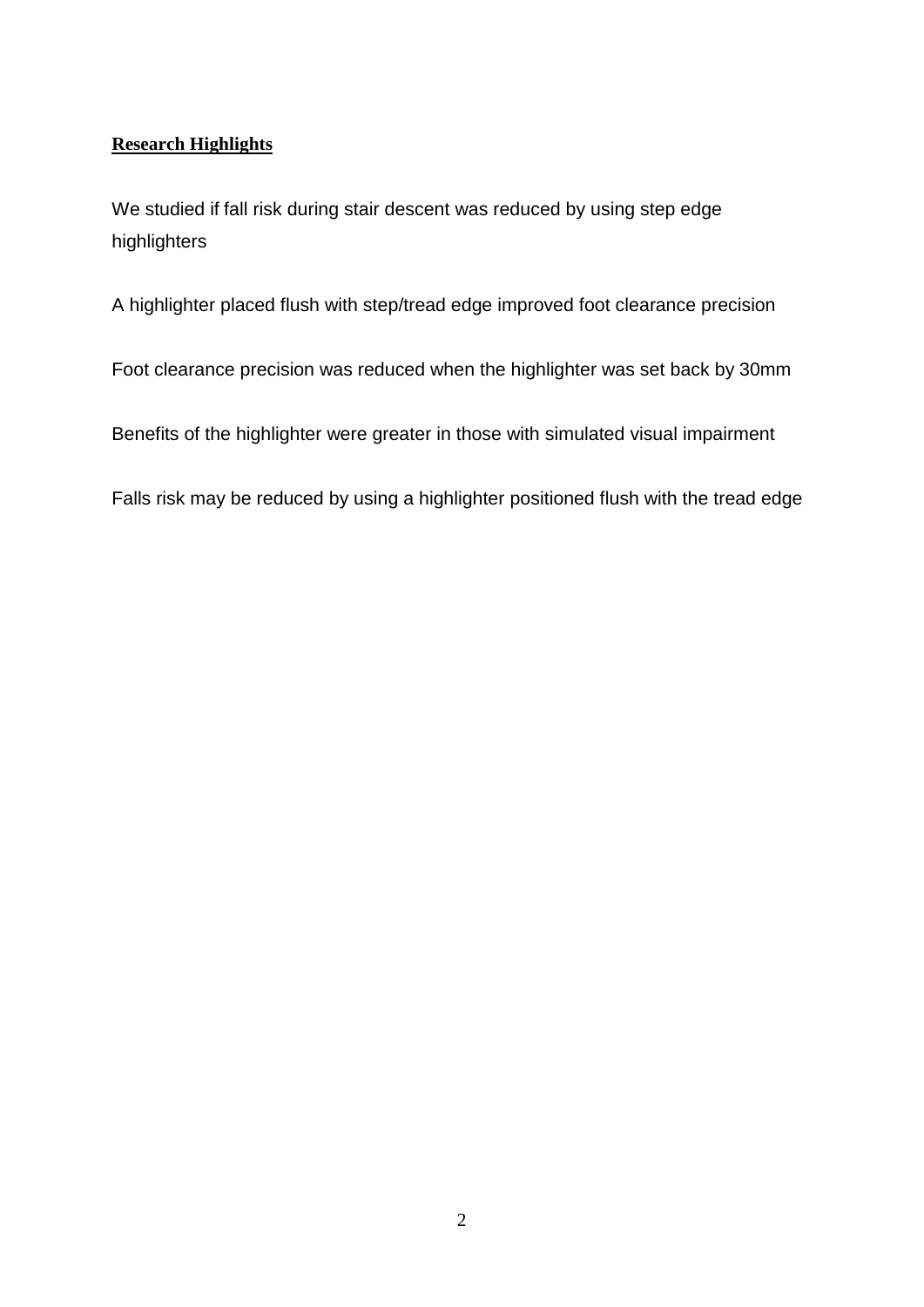# **Abstract**

BACKGROUND: Falls sustained when descending stairs are the leading cause of accidental death in older adults. Highly visible edge highlighters/friction strips (often set back from the tread edge) are sometimes used to improve stair safety, but there is no evidence for the usefulness of either.

OBJECTIVE: To determine whether an edge highlighter and its location relative to the tread edge affect foot placement/clearance and accidental foot contacts when descending stairs.

METHOD: Sixteen older adults (mean  $\pm$  1SD age; 71  $\pm$  7 years) with normal vision (Experiment 1) and eight young adults (mean  $\pm$  1SD age; 24  $\pm$  4 years) with a visual impairment due to simulated age-related cataract (Experiment 2) completed step descent trials during which a high contrast edge highlighter was either not present, placed flush with the tread edge, or set back from the edge by 10mm or 30mm. Foot placement/clearance and the number of accidental foot contacts were compared across conditions.

RESULTS: In experiment 1, a highlighter set back by 30 mm led to a reduction in final foot placement ( $p < 0.001$ ) and foot clearance ( $p < 0.001$ ) compared to a highlighter placed flush with the tread edge, and the percentage of foot clearances that were less than 5 mm increased from 2% (abutting) to 17% (away30). In experiment 2, a highlighter placed flush with the tread edge led to a decrease in within-subject variability in final foot placement (*p = 0.004*) and horizontal foot clearance ( $p = 0.022$ ), an increase in descent duration ( $p = 0.009$ ), and a decrease in the number of low clearances (< 5mm, from 8% to 0) and the number of accidental foot contacts (15% to 3%) when compared to a tread edge with no highlighter present.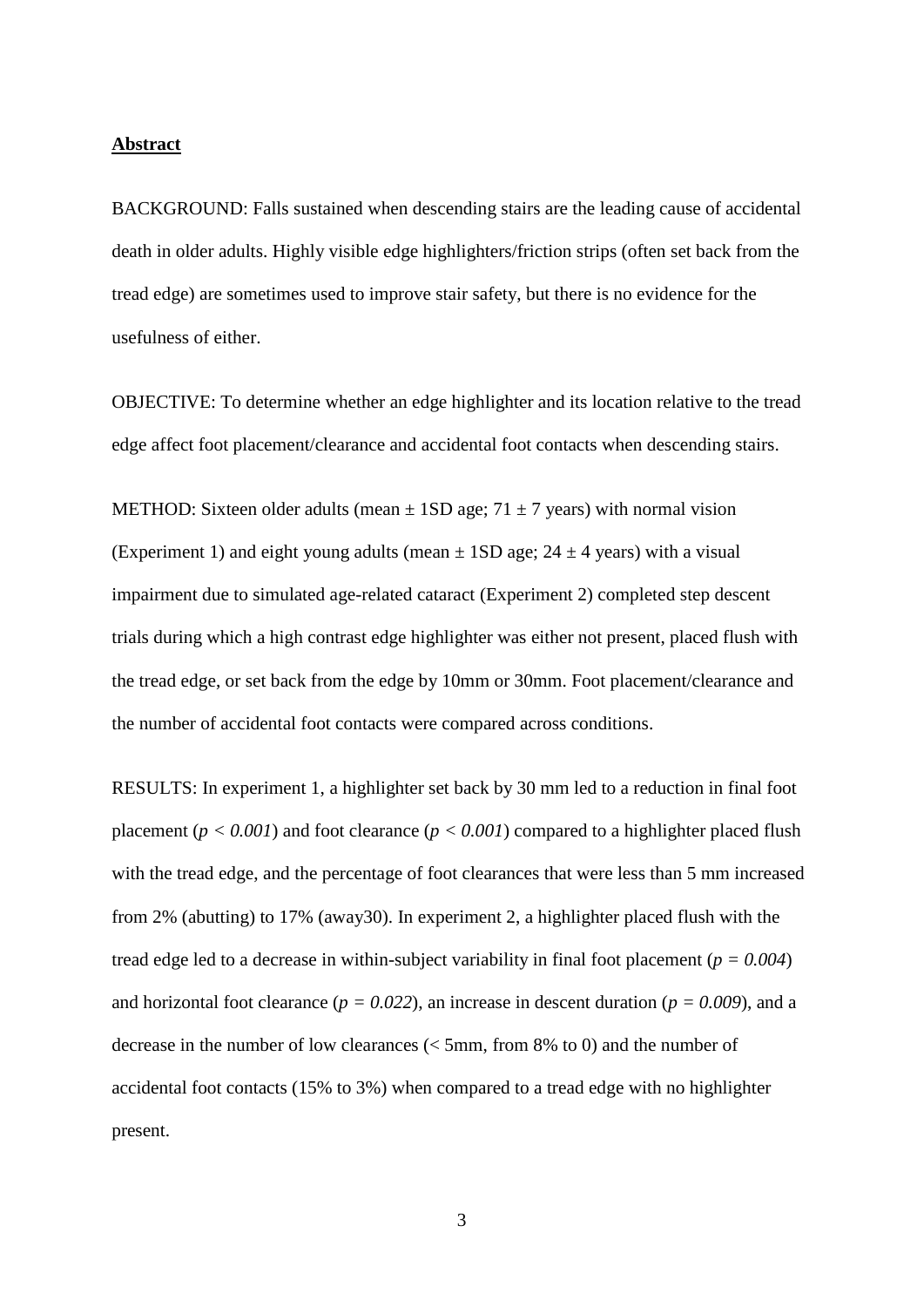CONCLUSIONS: Changes to foot clearance parameters as a result of highlighter presence and position suggest that stairs with high-contrast edge highlighters positioned flush with the tread edge will improve safety on stairs, particularly for those with age-related visual impairment.

**Key words:** falls, tread edge highlighter, trip risk, stair safety, visual impairment, stair descent

## **1. Introduction**

Falls sustained on steps/stairs are the leading cause of accidental death in older adults [\[1\]](#page-18-0). Non-fatal injuries due to falling on steps (e.g. surface level change or kerb) or stairs are also highly prevalent in older adults, ranging from severe bruising to hip fractures [\[2,](#page-18-1) [3\]](#page-18-2). In the UK an estimated 11% of injuries sustained in home accidents in 2002 occurred due to a fall on steps/stairs [\[4,](#page-18-3) [5\]](#page-18-4). Almost 1,000 deaths occur each year in the UK as a consequence of older adults falling on steps or stairs in the home [\[6\]](#page-18-5). Identifying ways to improve safety on stairs is thus a vital public health issue. Falls in older adults are three times more likely to occur during stair descent compared to stair ascent [\[7,](#page-18-6) [8\]](#page-18-7), with a higher incidence occurring on either the top or bottom steps [\[2\]](#page-18-1). Falls also frequently occur when transitioning from one level to another, such as descending a kerb [\[3\]](#page-18-2). Reduced foot/heel clearances over the treadedge, greater clearance variability and misjudgements in foot placement when descending steps or stairs are factors that are reported to increase falls risk [\[9-11\]](#page-18-8).

Vision is known to play a major role in successful stair negotiation [\[1,](#page-18-0) [2\]](#page-18-1) and visual impairment becomes increasingly likely as people get older [\[12\]](#page-18-9). Locating the tread edge may be particularly problematic for older adults when the lighting levels are low and/or the step covering is patterned and/or if they are visually impaired [\[2,](#page-18-1) [6,](#page-18-5) [9,](#page-18-8) [13-15\]](#page-18-10). To help counter the problems associated with poor vision, building regulations state that a visually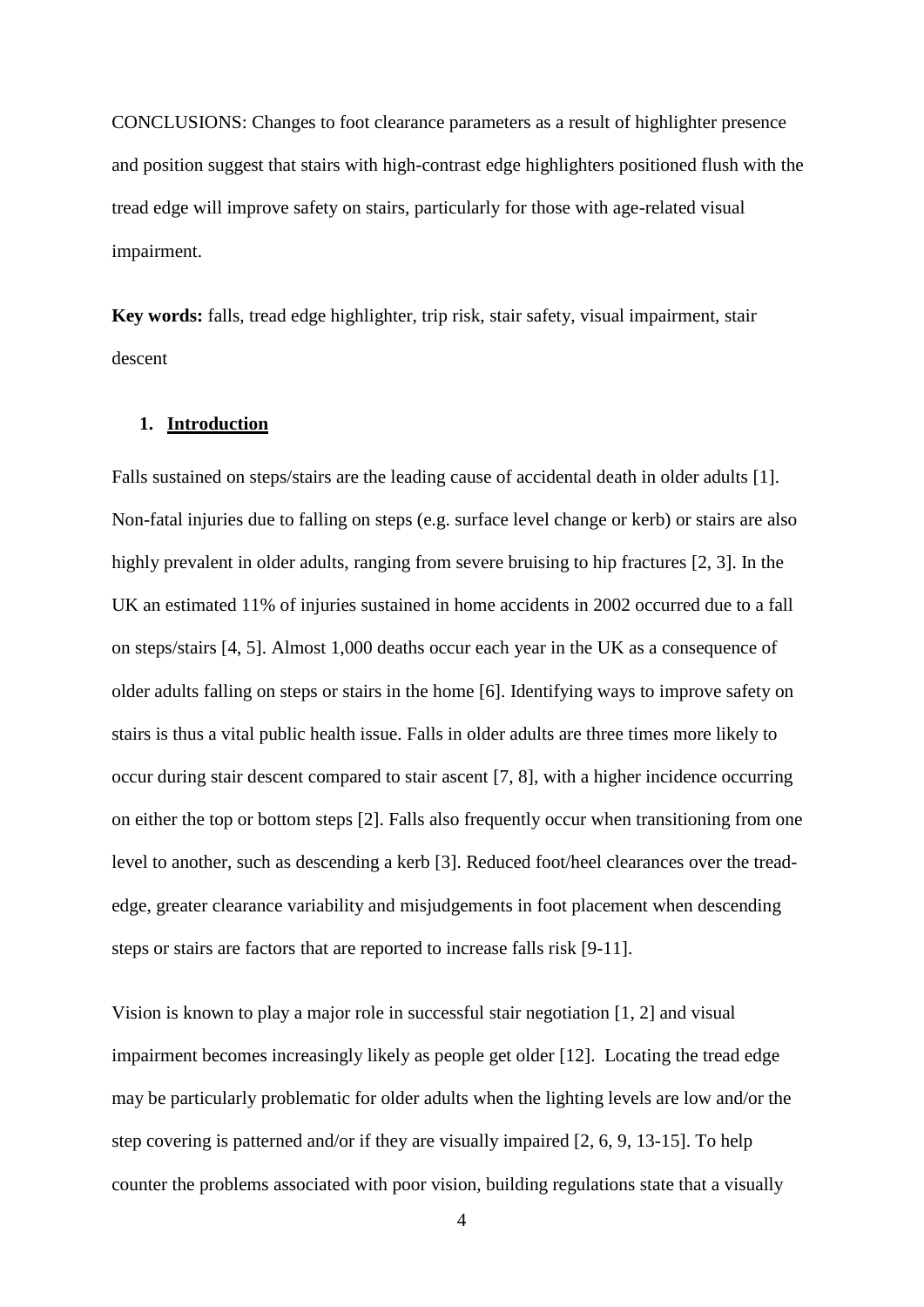contrasting permanent edge highlighter should be placed across the full width of each steptread to help clearly delineate the tread edge from the rest of the tread [\[16\]](#page-18-11). A tread edge highlighter can also be incorporated as part of the step 'nosing', and the British (building) standards [\[17\]](#page-18-12) describe how the nosing should encompass both the front edge portion of a tread and top portion of the step riser. British and American building guidelines state that the width of the nosing on the tread should be between 50-65 mm [\[17\]](#page-18-12) or no more than 38 mm [\[18\]](#page-18-13) respectively. Slip-resistant strips (friction strips) are also commonly used on tread surfaces to help prevent slips and falls. However, there are no standards/guidelines regarding the location of slip-resistant strips, although by definition slip-resistant 'nosings' will be positioned at the tread edge. As slip resistant strips typically provide a visual cue regarding the position of the tread edge, they may be a source of visual ambiguity when positioned away from the tread edge (as is not uncommon on public stairs, figure 1a-b).

#### **FIGURE ONE HERE**

Previous research, looking at the effects of edge highlighters, has failed to determine any significant changes in stair descent stepping behaviour [\[11,](#page-18-14) [19\]](#page-18-15). However, in both studies foot placement/clearance were only reported for the mid-stair portion of a five-step stairway; where trips/falls are least common [\[2\]](#page-18-1), and where somatosensory information from negotiating the previous step may have been used to judge riser height instead of relying on accurate visual information [\[13,](#page-18-10) [20\]](#page-19-0).

The aims of this study were to determine: i) whether the presence and location of a step-edge highlighter band affected foot placement/clearance and the number of accidental foot contacts during descent of a flight of stairs (experiment 1 – habitual vision) and ii) whether the effects would change for those with poor/impaired vision (experiment 2 – cataract simulation).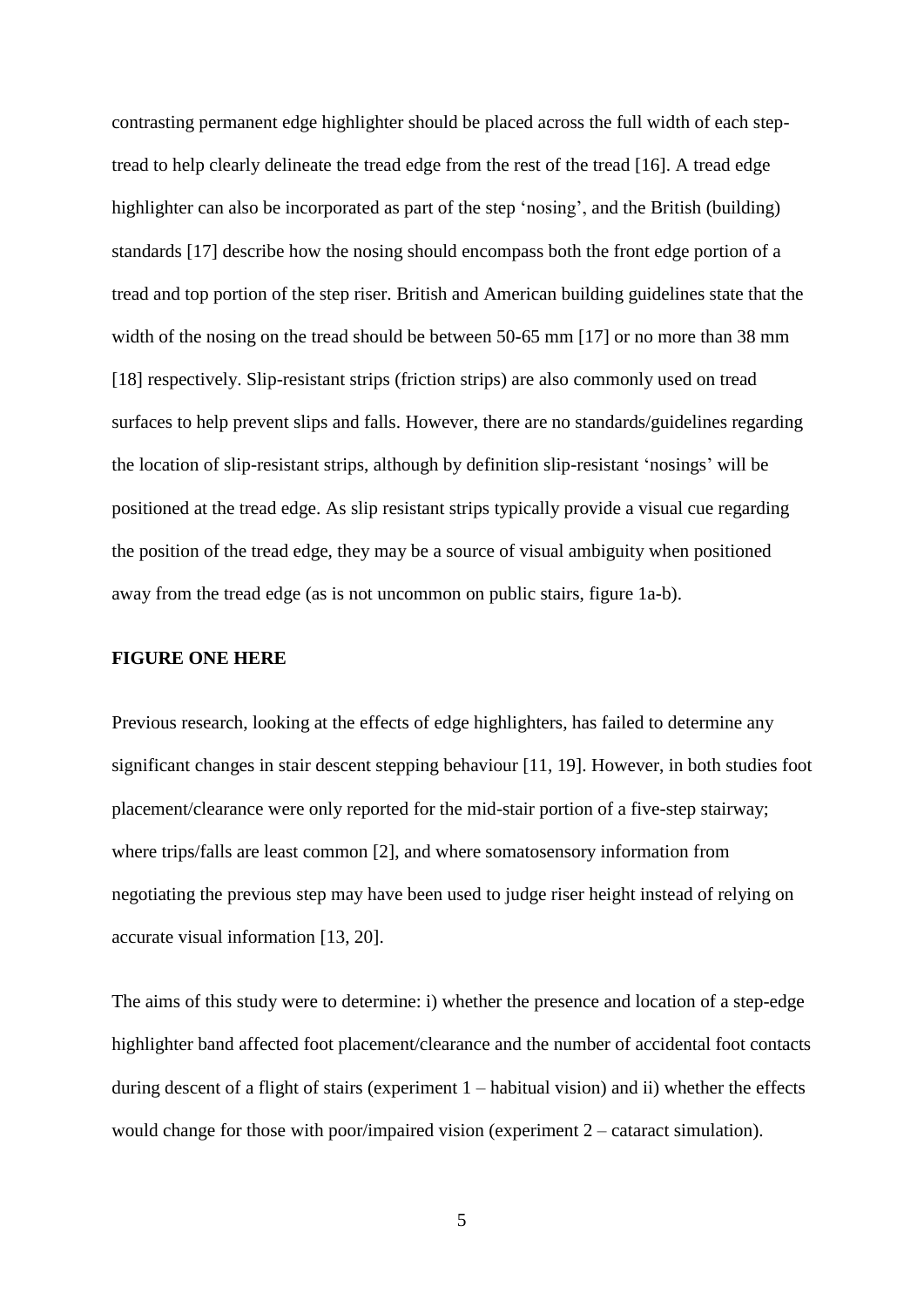We chose not to use older participants with age-related visual impairment in experiment 2 for the following reasons; 1) Pilot work indicated that manipulating the position of a step-edge highlighter had a significant and profound effect on stair descent safety, which we thought would make risk of tripping and falling in elderly individuals too great. If we had used elderly participants we would have had to use a safety harness system, but this would have led to an unnatural and/or very cautious stair descent approach, 2) Previous research has indicated that stepping parameters in both young and older adults are affected by blurred vision (due to simulated cataract), but that the effects are similar for both age groups [\[21\]](#page-19-1). Thus the use of younger participants with visual impairment due to a cataract simulation [21- 23] allowed us to satisfactory meet the study's aims as the effects of blurring vision in young adults were expected to provide data that is representative of how older adults with simulated cataract would have performed.

#### **2. Materials and methods**

#### 2.1 Participants

The average  $(\pm 1 \text{ SD})$  characteristics of participants for each experiment are presented in Table 1. The tenets of the Declaration of Helsinki were observed and the experiments gained institutional ethical approval. Participants with a history of musculoskeletal or neurological impairment, cardiovascular disorders, vestibular disturbances, a history of falling or significant eye disease as determined by clinical examination were excluded from taking part. All participants recruited for Experiments 1 had normal vision for their age, with binocular visual acuity better than 0.1 logMAR. Participants in Experiment 2 wore cataract simulation goggles (Vistech, Stereo Optical Co., Chicago, Illinois) [\[21-23\]](#page-19-1) throughout the entire session, which reduced contrast sensitivity (Pelli-Robson chart) to approximately 0.75 log units. This is a level of vision that would be described as visual disability [\[24\]](#page-19-2), which is most common in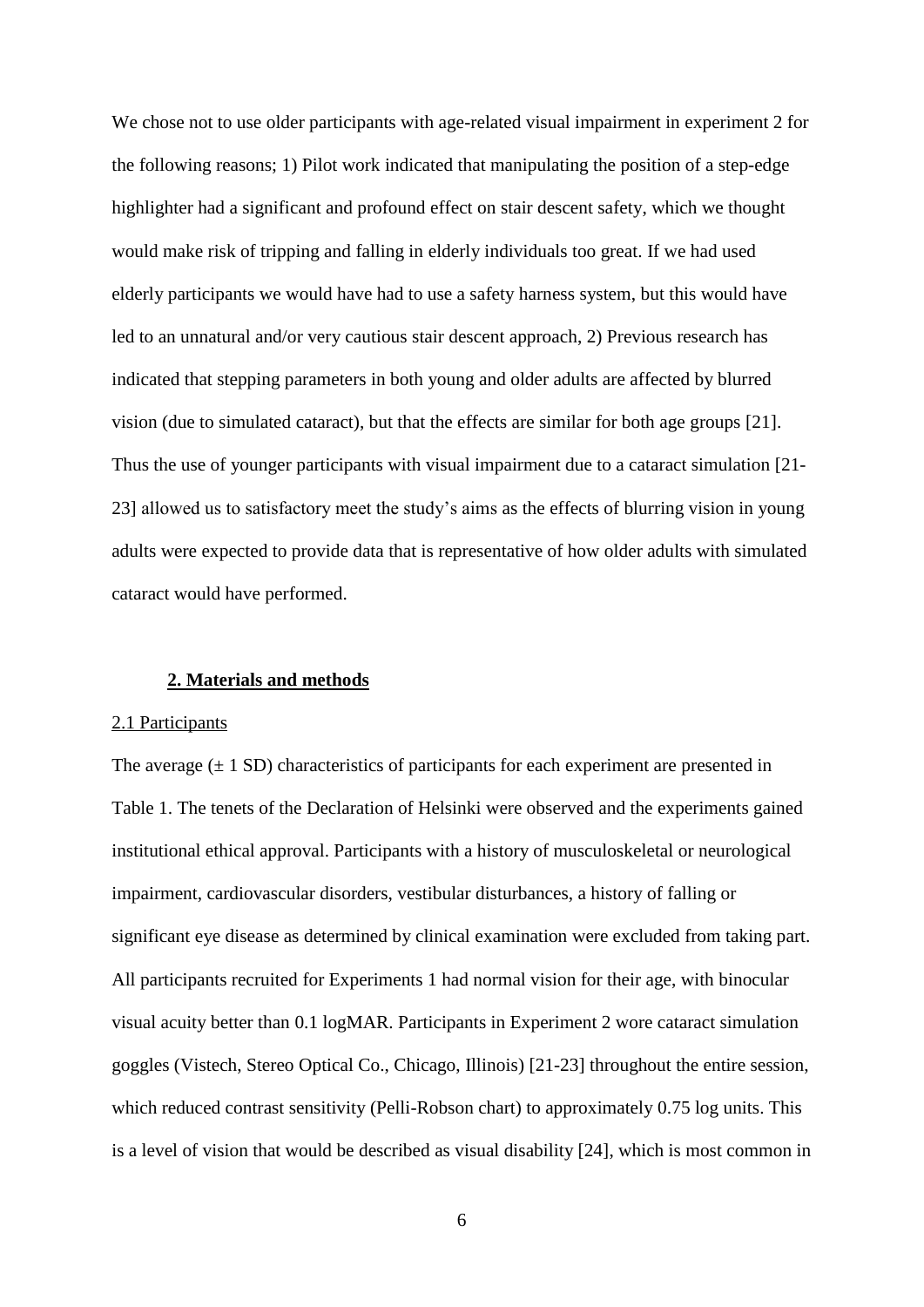the elderly population [\[25\]](#page-19-3). All participants provided written informed consent to take part in the study.

## **TABLE ONE HERE**

#### 2.2 Stair design and apparatus

The stairs used were custom built for the purpose of conducting research within the gait lab environment. Consisting of three steps, the stairs were 1000 mm wide with the top step consisting of a landing area measuring 1500 mm long (figure 2a). Each tread/going measured 285 mm and the step risers ranged between 167 - 175 mm. The step treads and risers were painted a uniform grey colour. A handrail was positioned on the right side of the stairs (as viewed during descent), and crash mats were positioned on the left side for safety. During the experiments a research team member was positioned close to the stairs to aid participants if they lost balance or stumbled during the trial (this did not occur across any of the trials and none of the participants used the handrail at any time).

## **FIGURE TWO HERE**

#### 2.3 Tread edge highlighter

For each experiment, repeated trials were undertaken of four experimental tread edge highlighter conditions: 1) No edge highlighter on the tread (plain); 2) A high-contrast black strip 55 mm wide placed flush with the leading edge of the tread (abutting); 3) A highcontrast black strip 55 mm wide placed 10 mm from the leading edge of the tread (away10); 4) A high-contrast black strip 55 mm wide placed 30 mm from the leading edge of the tread (away30). In both experiments the edge highlighter was present across the top, middle and bottom step edges. The width of the black strip adhered to British (building) standards [\[17\]](#page-18-12). The Weber contrast of the strip against the grey tread background was 95% and the laboratory was lit to an ambient illuminance of 400 lux.

# **FIGURE THREE HERE**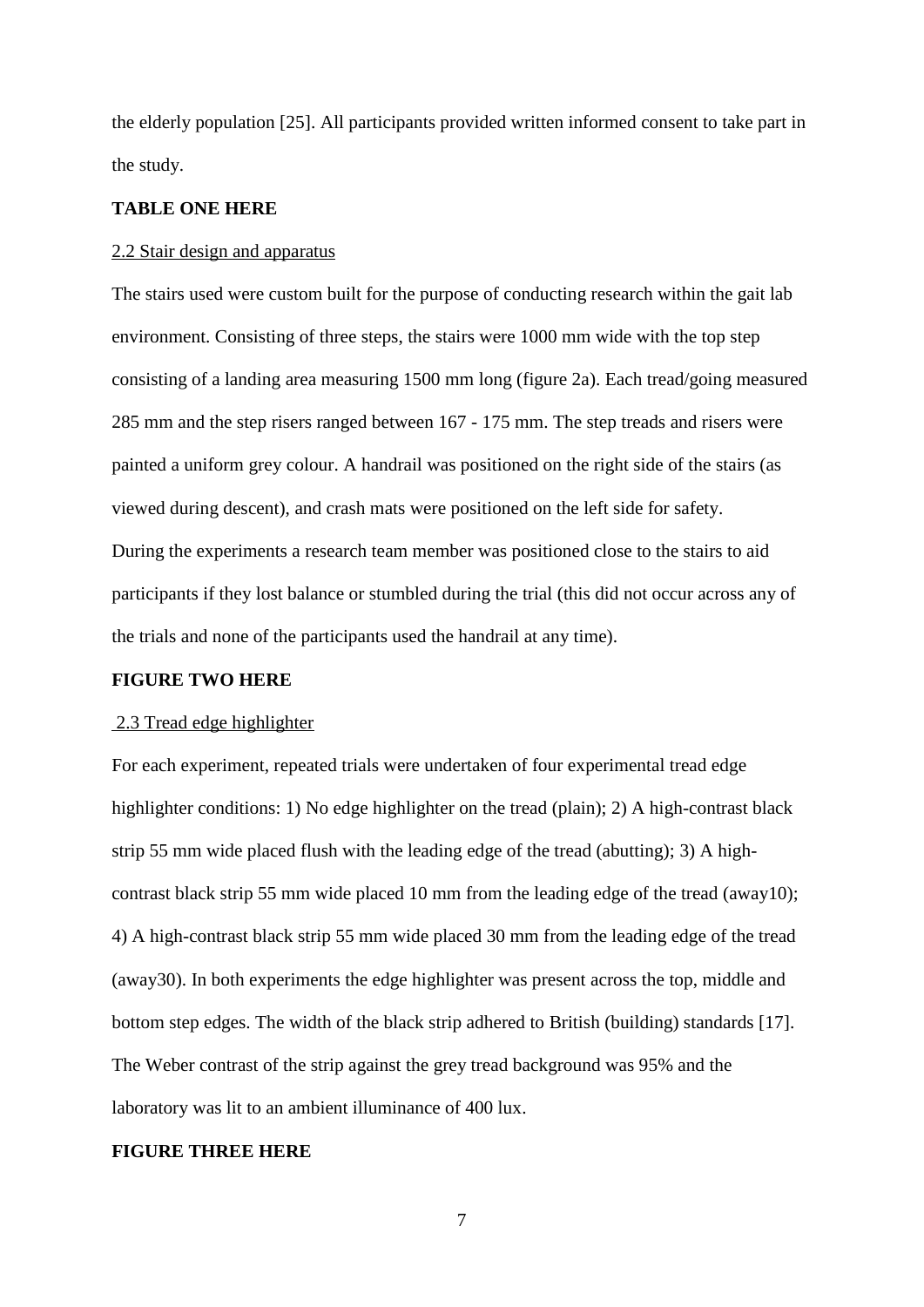#### *2.4 General Protocol*

In experiment 1 (habitual vision) and experiment 2 (cataract simulation) participants completed 3 and 5 trials of each highlighter condition respectively. Three trials were used in experiment 1 to avoid fatigue in the older participants. Highlighter conditions were presented in a randomised order. Participants started from a standing position approximately two and a half walking steps away from the edge of the top step and completed each trial using a 'stepover-step' gait (i.e. alternative limb lead on each step). The same self-selected leading limb was used to begin each trial and participants were instructed to use their vision throughout the trial to help negotiate the stairs. Several strategies were used to attempt to counter the use of somatosensory information about step height and position gained when completing the preceding trials. These included i) varying the starting location by  $\pm$  50 mm (in randomised order) [\[20\]](#page-19-0); ii) participants stepping on to custom built 'stepping stones' (square wooden blocks) to return to the top of the stairs. The heights of the stepping stones were varied between trials; iii) using "dummy trials" after every third trial in which the riser height and/or tread depth were altered by 10 or 20 mm [\[20,](#page-19-0) [26\]](#page-19-4). Data were not collected during the dummy trials and participants were advised at regular intervals during the protocol that the height/tread depth and appearance of the steps may vary between trials. Whole-body kinematic data were captured at 100 Hz using a 10-camera motion capture system (Vicon MX, Oxford Metrics, UK). Participants were asked to wear sensible/comfortable flat shoes and clothing, and used their habitual vision correction throughout each trial. Note that participants in experiment 2 wore the cataract simulation glasses over the top of any corrective lenses. Reflective markers (14 mm diameter) were placed directly onto the skin, clothing, or shoes in accordance with the lower body and thorax segments that are defined in Vicon's 'plug-in-gait' full-body marker set [\[27\]](#page-19-5). Additional markers were placed on the left and right greater trochanter, second metatarsal head and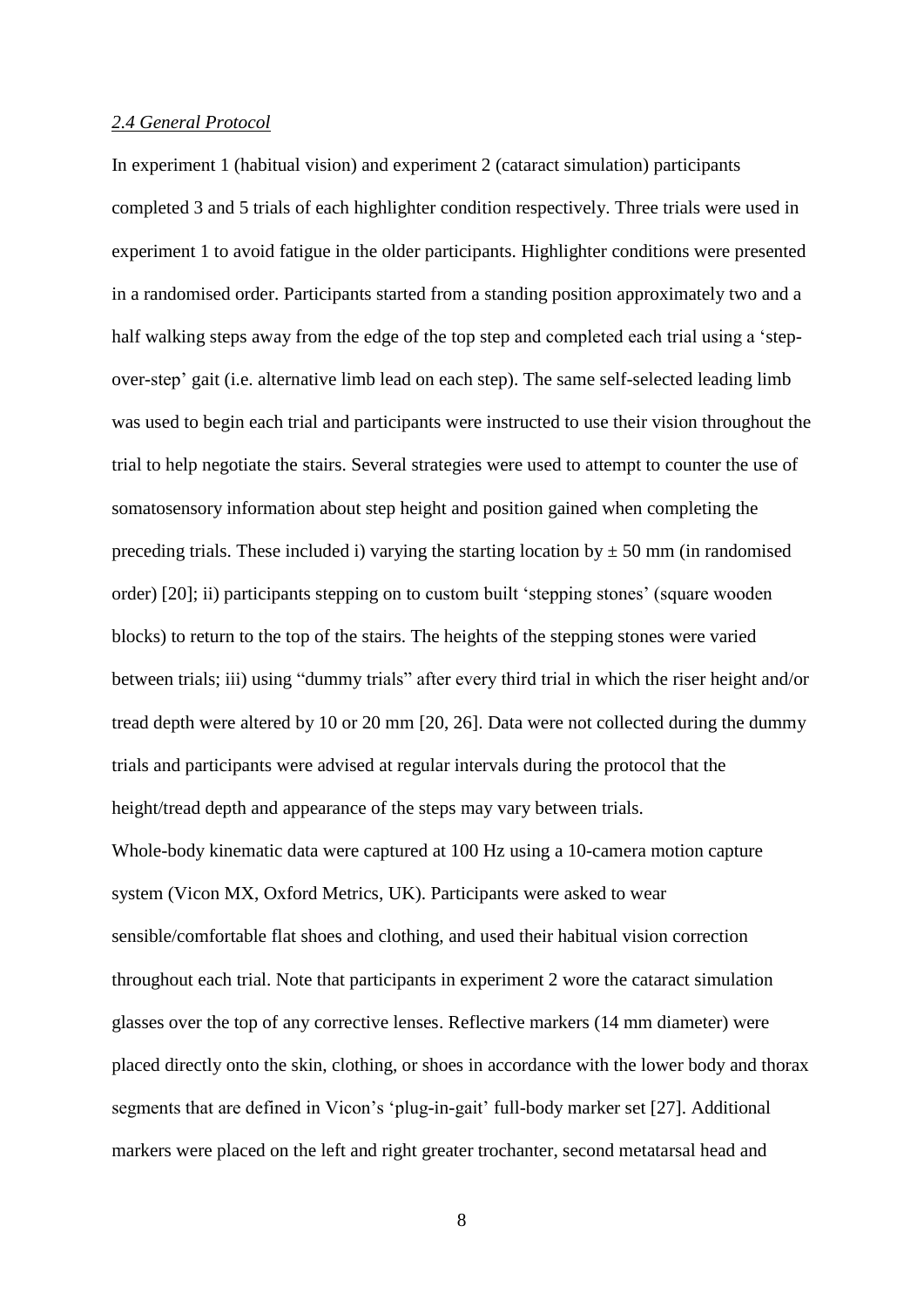distal phalange of the second toe, and a cluster of four markers were placed on the sacrum. Markers were also placed on each tread edge in order to determine its location within the lab coordinate system. Virtual markers were created at the shoe's heel and toe inferior tips (heel and toe tip), by constructing their positions relative to the heel and toe markers respectively [\[28\]](#page-19-6).

## *2.5 Data Analysis*

Marker trajectories were labelled in Vicon Nexus (Vicon, Oxford Metrics, UK) and the resultant C3D files uploaded to Visual 3D (C-Motion, USA) for further analysis. Existing stair descent marker-based event detection algorithms were used to determine instants of touch-down and foot-off in each trial [\[29\]](#page-19-7). The following dependent variables were then determined in Visual 3D:

*Penultimate foot placement:* the horizontal distance between the leading-limb shoe tip and edge of the top stair when the foot was motionless on the landing (figure 2a-b). *Final foot placement:* the horizontal distance between the trailing-limb shoe tip and edge of the top stair when the foot was motionless on the landing (figure 2a-b). Positive foot placement values indicated that the shoe tip was beyond the edge of the top stair (footoverhang).

*Middle step foot placement:* the average horizontal distance between the leading-limb shoe tip and edge of the middle step (figure 2a). A positive value indicated that the shoe tip was beyond the edge of the step.

*Horizontal and vertical foot clearance (FC):* the respective horizontal and vertical distance between the leading-limb heel and edge of the top/middle step as the leading-limb passed over (swing phase) the edge of the step (figure 2a-b) [\[30\]](#page-19-8).

*Descent duration:* From the instant of leading-limb foot-off prior to stepping over the top step to the instant of leading-limb touch-down on the ground [\[31\]](#page-19-9).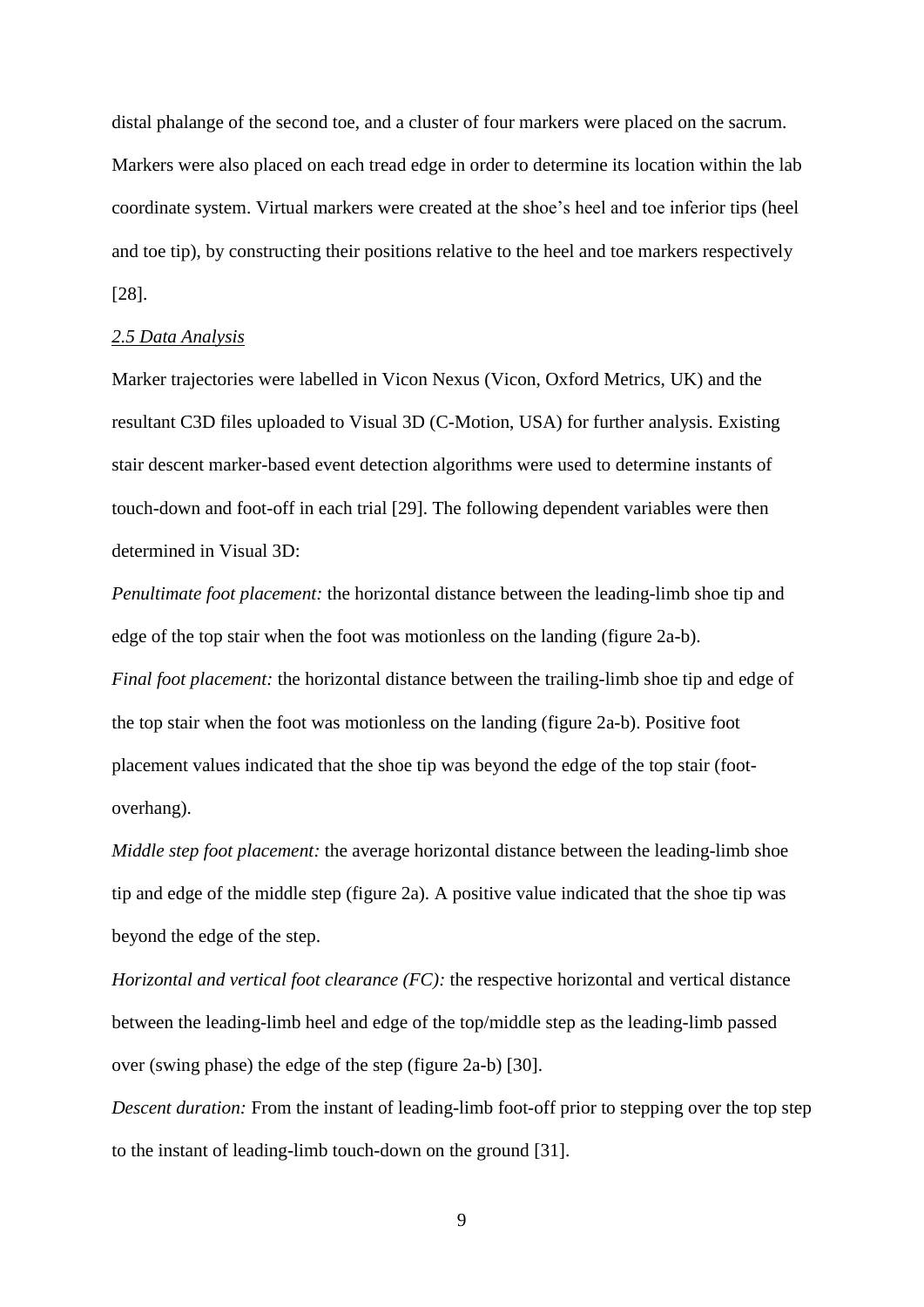*Heel Scuff:* the number of instances where a participant's heel caught the tread edge/going or riser was recorded as a 'heel scuff' (accidental foot contact). Each heel scuff was only recorded if agreed upon by the two experimenters present.

*Horizontal foot clearance < 5 mm:* the number of instances where horizontal FC fell below 5 mm. Such clearance levels have been associated with greater risk of catching the heel on the tread edge/going, especially on flights of stairs where riser height varies between one riser and another [\[9\]](#page-18-8).

As stride length during the stair-to-floor transition is significantly increased when compared to mid-stair descent [\[32\]](#page-19-10), indicating that gait/stepping behaviour is significantly different when stepping onto the ground compared to that on the stairs, the effects of tread edge highlighter condition were only considered on/over the top and middle step.

# *2.6 Statistical analysis*

Foot placement and clearance parameters were analysed using 2-way repeated measure analysis of variance (ANOVA, StatSoft, Statistica, USA) with edge highlighter (plain, abutting, away10, away30) and repetition (3 and 5 trials respectively) as repeated factors or 3-way repeated measure ANOVA with step (top/middle step) as an additional repeated factor. All interactions between step number, edge highlighter and repetition were found to be of no consequence and thus are not reported. Post-hoc analyses were performed using Tukey's HSD test and the alpha-level of significance was set at  $p = 0.05$ . Given the explorative nature of the study (i.e. to determine the effects of the presence and location of a step-edge highlighter band on foot placement/clearance parameters during stair descent), we believed that adjusting the alpha level ( $p<0.05$ ) was not warranted [\[33\]](#page-19-11).

## **3. Results**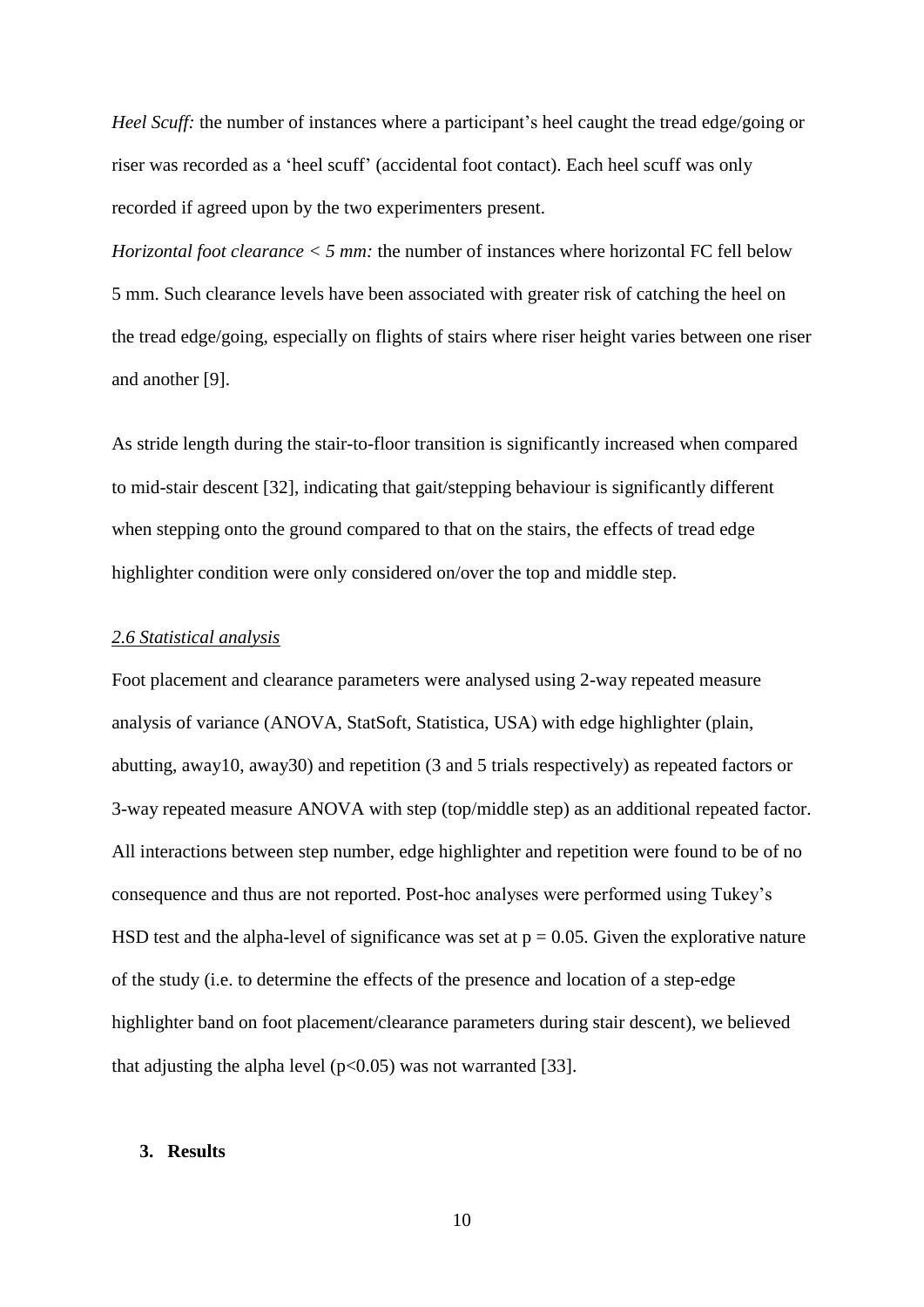The mean  $(\pm 1 \text{ SD})$  and within-subject variability (the standard deviation across the three repetitions in experiment 1 and five repetitions in experiment 2) kinematic and temporal measures for each edge highlighter condition for experiment 1 (habitual vision) and experiment 2 (cataract simulation), are presented in Tables 2 and 3.

#### *3.1 Main effect of edge highlighter*

*Experiment 1 (habitual vision)*: Highlighter condition had no significant main effect on penultimate foot placement ( $p = 0.71$ ), but had a significant main effect on final foot placement ( $p < 0.001$ ). Final foot placement for away10 and away30 was significantly further from the tread edge than for abutting ( $p = 0.005$  and  $p < 0.001$  respectively) or plain ( $p =$ *0.003* and *p < 0.001* respectively). Highlighter condition had a significant main effect on middle step foot placement (*p < 0.001*), with away10 and away30 being significantly further from the tread edge than for abutting ( $p < 0.001$  and  $p < 0.001$  respectively) or plain ( $p =$ *0.029* and *p < 0.001* respectively).

Highlighter condition had a significant main effect on horizontal FC and vertical FC over the top step edge ( $p < 0.001$  and  $p < 0.001$  respectively). Horizontal FC and vertical FC for away30 were significantly closer to the tread edge than during plain ( $p < 0.001$  and  $p = 0.001$ ) respectively), abutting ( $p < 0.001$  and  $p = 0.001$  respectively) or away10 ( $p = 0.002$  and  $p <$ *0.001* respectively, table 2). There were no main effects of highlighter condition on the horizontal or vertical FC over the middle step edge (table 2).

Highlighter condition had no significant main effect on descent duration (*p = 0.37*). There were no significant differences in within-subject variability between highlighter conditions in any of the outcome parameters analysed (penultimate and final foot placement, horizontal or vertical FC over the top and middle step edge, descent duration).

#### **TABLE TWO HERE**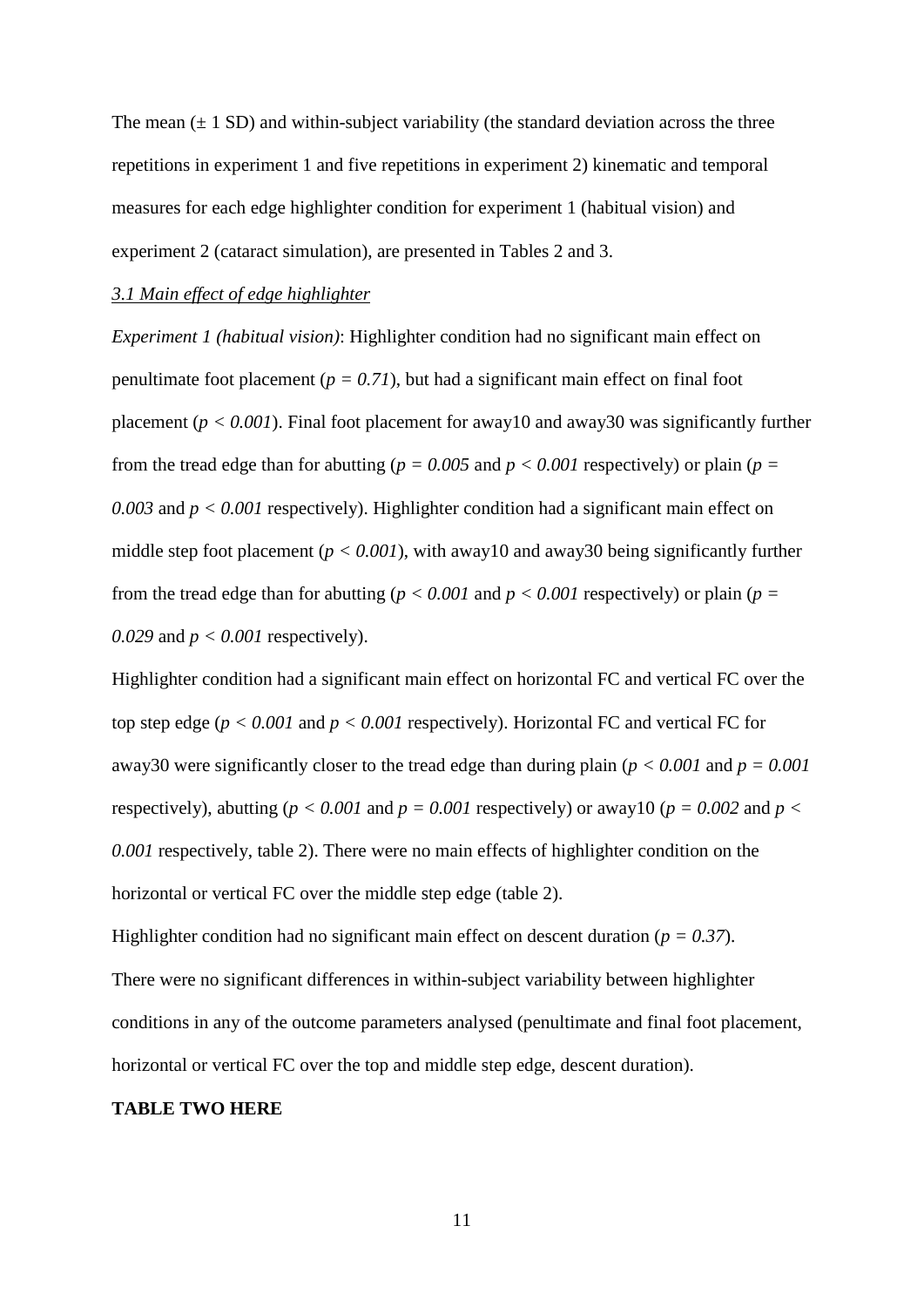*Experiment 2 (cataract simulation)*: Highlighter condition had no significant main effect on penultimate foot placement ( $p = 0.60$ ), but there was a significant main effect on final foot placement  $(p = 0.004$ , table 3). Final foot placement was significantly further from the tread edge for plain in comparison to abutting ( $p = 0.004$ ) or away10 ( $p = 0.019$ ). There was a significant increase in final foot placement within-subject variability in the plain condition, compared to away30 ( $p = 0.038$ ). There was a significant main effect of highlighter condition on middle step foot placement ( $p = 0.049$ ), but post-hoc analysis indicated there were no significant differences between highlighter conditions. Middle step foot placement withinsubject variability was reduced for the abutting condition, compared to away10 (*p = 0.039*) or plain ( $p = 0.035$ , table 3).

Highlighter condition had a significant main effect on horizontal and vertical FC over the top step edge ( $p = 0.002$  and  $p = 0.019$  respectively). Both Horizontal and vertical FC were significantly closer to the edge in away30 compared to abutting ( $p = 0.001$  and  $p = 0.026$ ) respectively*)*. There was a significant increase in horizontal FC within-subject variability in the plain condition compared to abutting ( $p = 0.022$ ), away10 ( $p = 0.024$ ) or away30 ( $p =$ *0.003*). Highlighter condition had no significant main effect on horizontal FC over the middle step edge ( $p = 0.06$ ), but there was a significant main effect on vertical FC ( $p = 0.009$ , table 2); vertical FC was significantly closer to the edge in away30 compared to plain (*p = 0.005*). Highlighter condition had a significant main effect on descent duration (*p = 0.001*); descent duration was significantly longer for the plain condition compared to abutting (*p = 0.009*), away10 ( $p = 0.036$ ) or away30 ( $p = 0.001$ ). Descent duration within-subject variability was significantly increased in the plain condition compared to away30 ( $p = 0.006$ ).

## **TABLE THREE HERE**

*3.2 Main effect of repetition*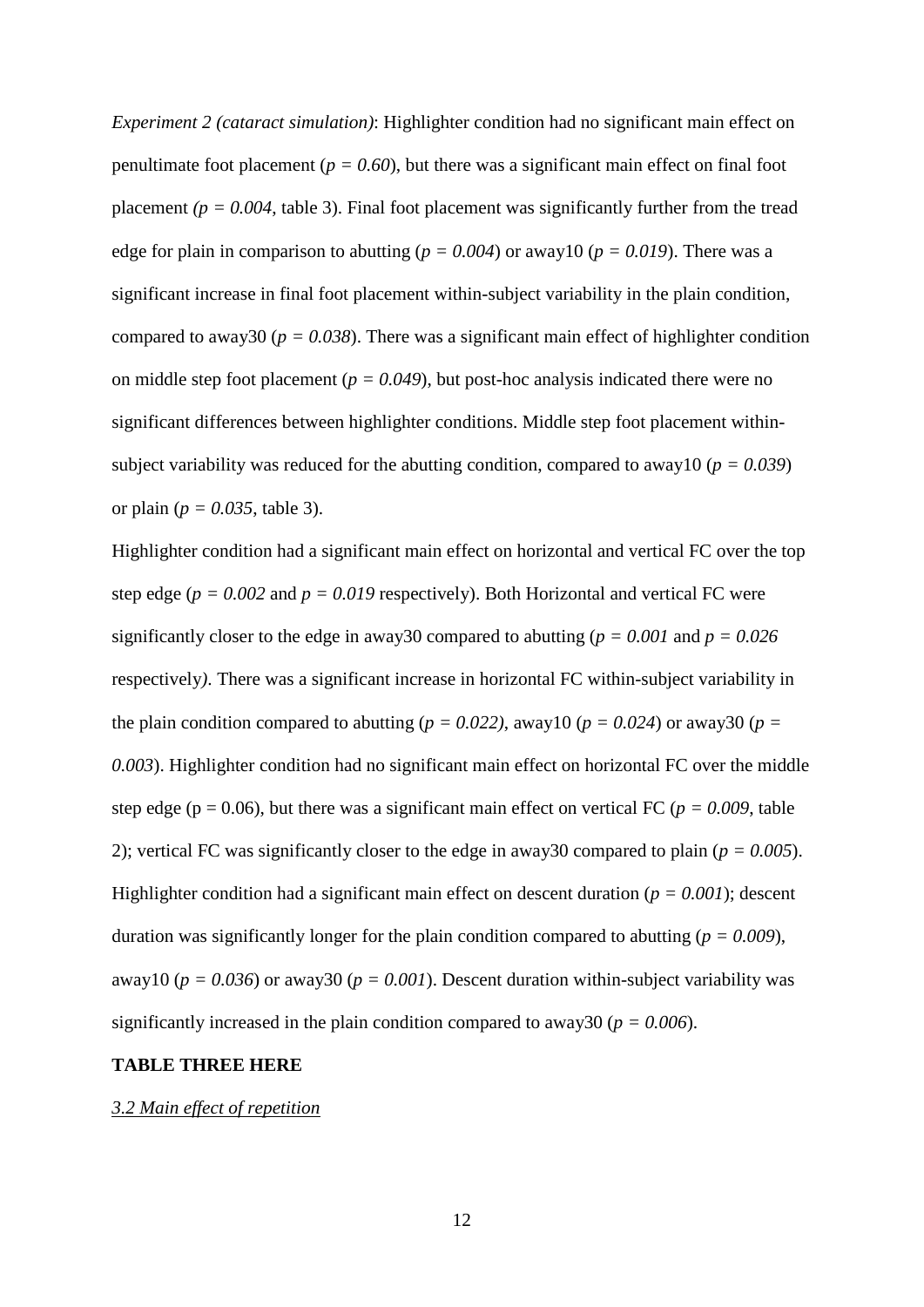Stair descent duration was significantly reduced in the last compared to first trial in both experiments. For example, in experiment 1, trial 1 descent duration  $(2.10 \pm 0.39 \text{ s})$  was significantly longer than trial 3 (2.01  $\pm$  0.39 s,  $p = 0.019$ ). Final foot placement and middle step foot placement were closer to the tread edge in the last compared with the first trial ( $p <$ 0.05) in both experiments.

#### *3.3 Heel scuff and horizontal foot clearance < 5 mm*

The percentage of the total number of trials that resulted in a heel scuff or where horizontal FC fell below 5 mm for both experiments are shown in Table 4. The percentage of trials in which horizontal FC fell below 5 mm was highest for the away30 highlighter.

# **TABLE FOUR HERE**

## *3.4 Supplementary Results*

A third experiment determined whether the presence of an edge highlighter and its positioning affected foot placement and clearance parameters in older adults when descending a surface level change (see Supplemental material, Table S1). Highlighter condition had a significant effect on final foot placement, horizontal and vertical FC (*p < 0.001*). Final foot placement was significantly further from the tread edge for away10 and away30 in comparison to plain and abutting ( $p \le 0.025$ ). Horizontal and vertical foot clearances for away30 were significantly closer to the tread edge than plain, abutting or away10 ( $p < 0.001$ ). However, the percentage of the total number of trials that resulted in a heel scuff or where horizontal FC fell below 5 mm was minimal (2%, see supplementary material, Table S2).

# **4. Discussion**

The results indicate that the presence of a tread edge highlighter can significantly influence foot placement and FC during stair descent, and importantly that the location of the highlighter relative to the edge of the tread impacts upon the risk of tripping in older adults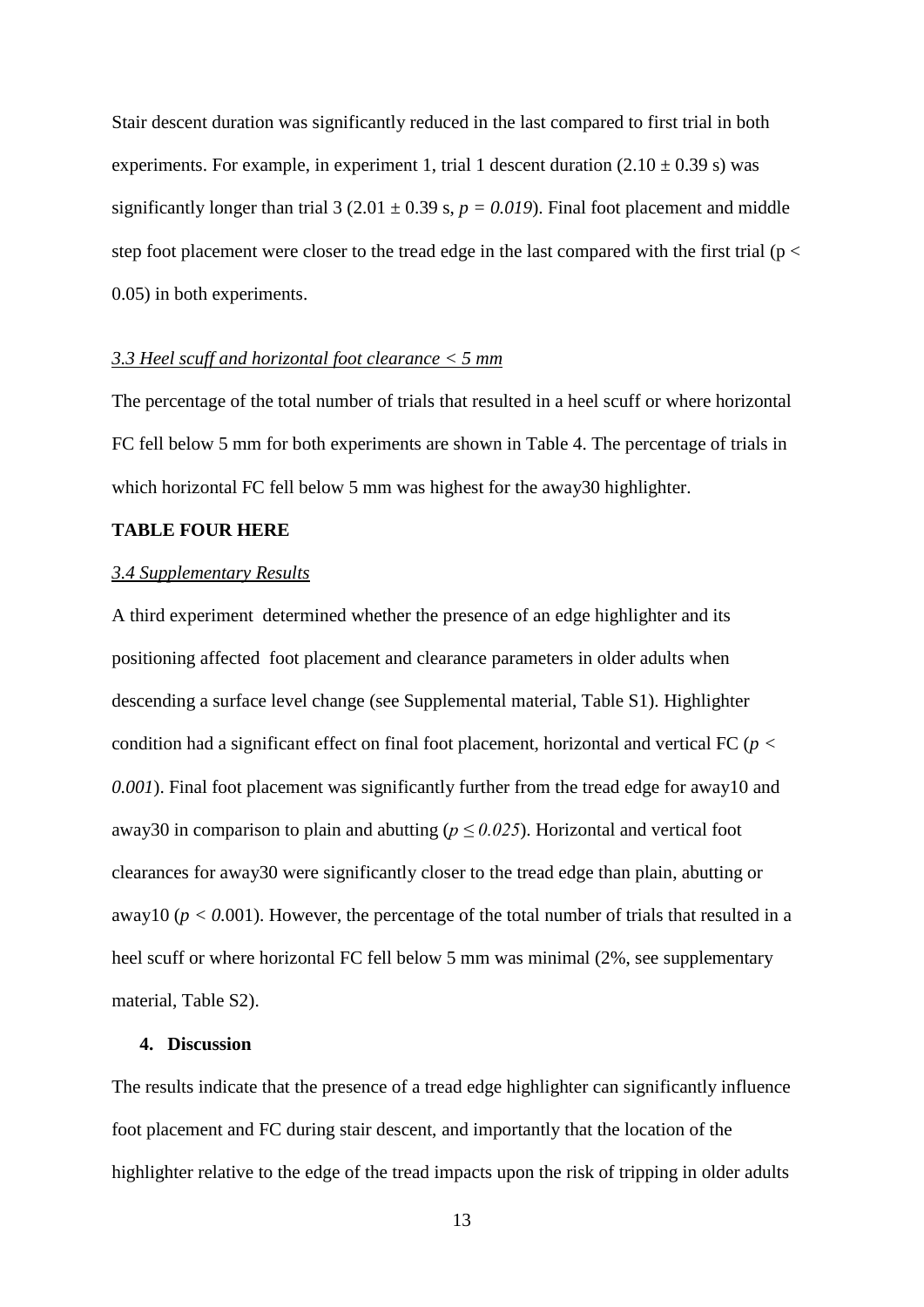with habitual visual correction and more so in adults with a simulated cataract. Findings suggest that having a high-contrast tread edge highlighter present on steps and stairs and positioned flush with the edge of the tread should improve stairs safety in older people.

All stepping characteristics in experiment 1 (habitual vision) were unaffected by the presence of an edge highlighter that was placed flush with the leading edge of the tread in comparison to when there was no highlighter present; a finding that is consistent with previous research [\[11,](#page-18-14) [19\]](#page-18-15). The older adults who took part in the present study had very good binocular visual acuity (0.10 to - 0.18 logMAR; Snellen 6/4 to 6/7.5) suggesting they would have been able to delineate the edge of the treads when there was no edge highlighter present.

For young adults with simulated cataract, within-subject variability for both final foot placement and horizontal FC over the top step was increased when there was no edge highlighter present compared to when a highlighter was present (regardless of its positioning). The increase in within-subject variability, coupled with an increase in the time it took participants to negotiate the stairs, suggests there was uncertainty in determining the exact location of the top/first step edge when there was no edge highlighter present. Moreover the increased percentage of trials in which participants caught the heel (scuffed) on the edge of the tread/riser (15% of trials) or the horizontal FC fell below 5 mm (8%), indicate there was also an increased falls risk when no highlighter was present (though no actual falls resulted). These results are comparable with previous research which found that minimum FC within-subject variability increased when older adults were uncertain about the location of the tread edge under poor lighting conditions [\[9\]](#page-18-8).

For older adults with habitual visual correction (Experiment 1) final foot placement, middle step foot placement, horizontal FC and vertical FC were significantly reduced when the highlighter was set back from the leading edge of the treads by 30 mm (away30) in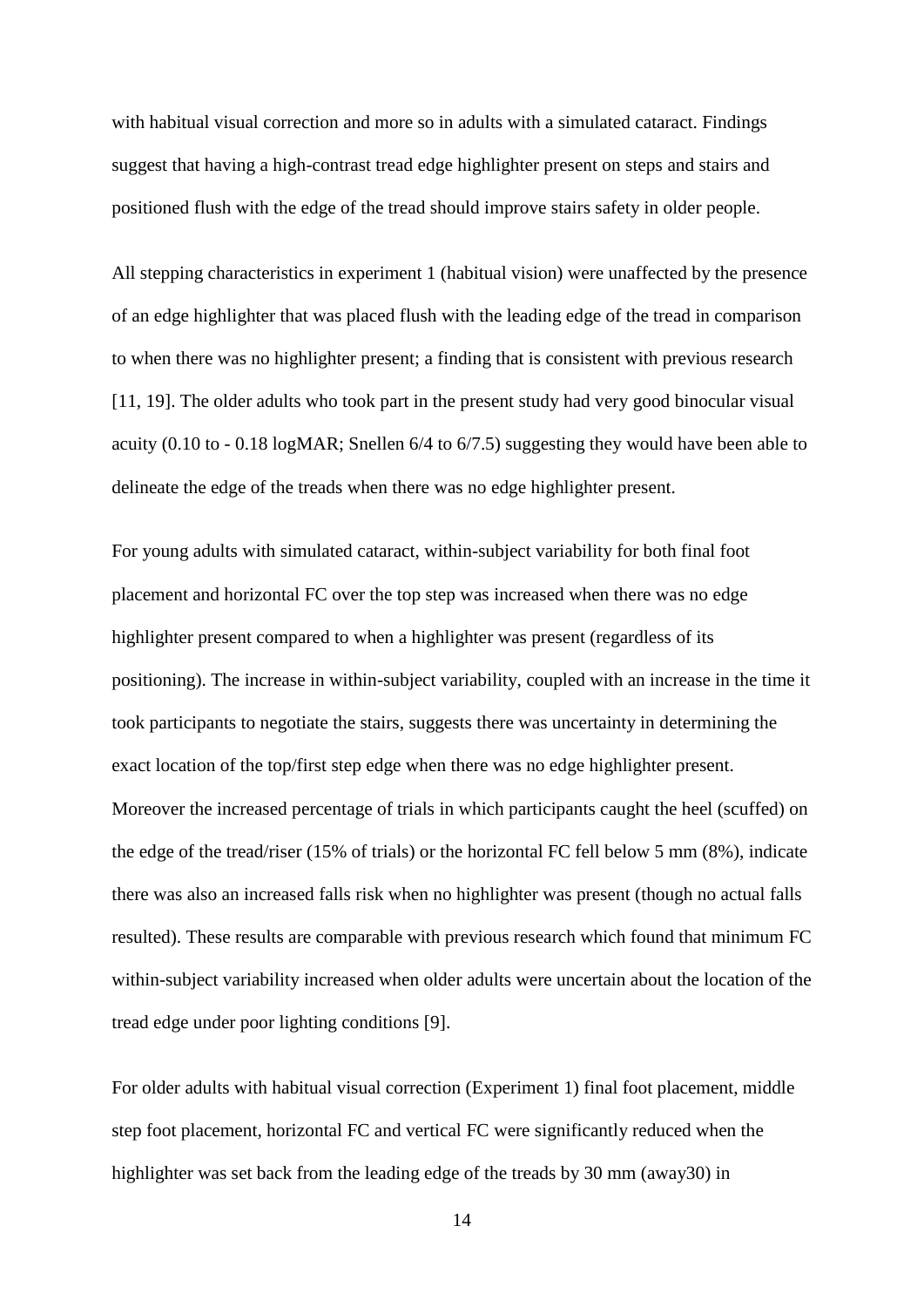comparison to a plain tread, or when the edge highlighter was placed abutting the leading edge. Final and middle step foot placements were also significantly reduced (further from the tread edge) when the highlighter was set back by 10 mm (away10) compared to plain and abutting. Notably, horizontal FC fell below 5 mm for 17% of trials when presented with the away30 highlighter, suggesting there was also a greater falls risk associated with negotiating a step when the definition of the edge of the tread was misleading or disrupted. When the older participants negotiated the single surface level change (see Supplemental material, Table S1), foot placement and FC parameters altered in a similar manner to that seen on the stairs for each highlighter condition, which suggests that the presence and position of tread edge highlighters are as important to safety when negotiating a single surface level change, such as door steps or kerbs, as they are for safety on stairs. However, the magnitude of both parameters were much greater than on the stairs and posed less risk to the participant catching their heel on the edge of the tread, as evidenced by the low percentage of heel scuffs and horizontal FC's which fell below 5 mm (see Supplemental material, Table S2).

The positioning of the tread edge highlighter relative to the edge of the step was also seen to alter participants stepping characteristics in young participants with simulated cataract (Experiment 2). Horizontal FC over the top step was significantly reduced when the highlighter was 30 mm set back (away30,  $38 \pm 18$  mm) compared to abutting  $(58 \pm 17$  mm); a reduction of 20 mm. This would have put participants at an increased risk of catching the heel on the edge of the tread, and this is emphasised by the high percentage of trials where scuffs occurred (10%) or where horizontal FC fell below 5 mm (10%) for the away30 highlighter. These findings replicate similar patterns to those evidenced in older adults under habitual vision conditions (Experiment 1), suggesting that the presence and positioning of an edge highlighter are important factors to consider for stair design and improving safety on stairs.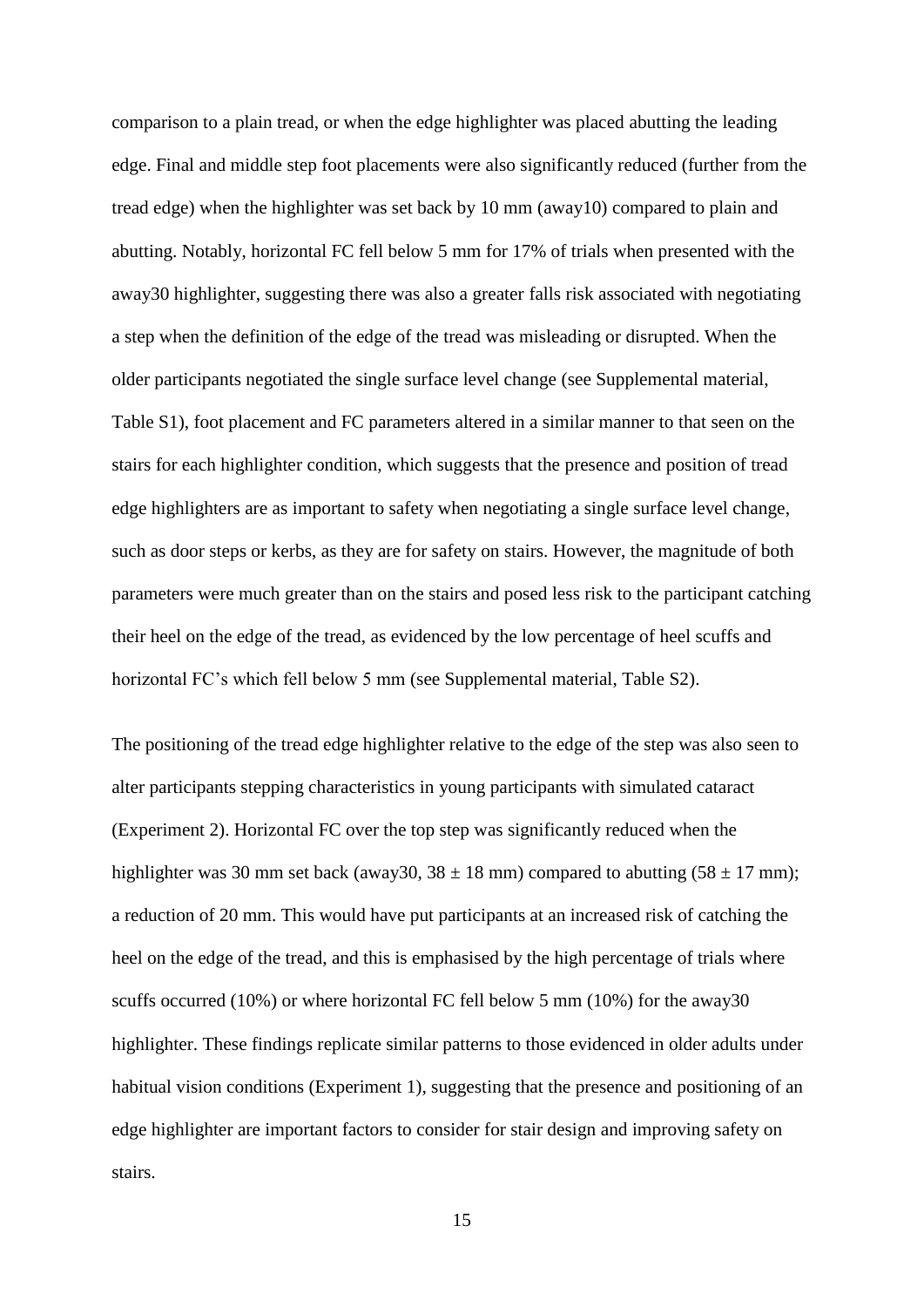Previous studies have reported that foot placement and FC when crossing obstacles or descending a kerb is determined/planned using visual information acquired during the approach to an obstacle or kerb edge [\[30,](#page-19-8) [34,](#page-19-12) [35\]](#page-19-13). The results from the present study indicate that the visual information provided on the tread (highlighter condition) also determines foot placement and FC during the approach to the stair. As the gap between the leading edge of the step and the highlighter's leading edge increased, final foot placement was placed further from the edge of the tread. The results suggest that when presented with a highlighter set back by 10 mm (away10), final foot placement was reduced by a similar extent to the change in highlighter location (i.e.  $\sim$  10 mm, Table 4). However, when presented with a highlighter set back by 30 mm, foot placement was reduced (compared to a tread with no highlighter) by only approximately 15-20 mm. As a consequence of foot placement being further from the edge of the tread, horizontal FC was significantly closer to it, thus reducing stair safety. It is therefore assumed that a greater distance between the highlighter and the leading edge of the tread increases the risk of a trip incident occurring on stairs or when stepping down from a kerb.

Importantly, the findings of the present study suggest that in high-risk older adults with visual disability, a high contrast edge-highlighter placed flush with the tread edge (abutting) rather than being placed back from the tread edge, could reduce the risk of a trip incident occurring. Many elderly individuals wear multifocal spectacles for activities of daily living such as gait and stair negotiation. Multifocal spectacles induce blur in the lower visual field beyond the reading distance of about 40cm, and the accompanying impairment in contrast sensitivity and depth perception can decrease the accuracy of determining step edge position [\[26,](#page-19-4) [36-38\]](#page-19-14). The findings of the present study thus suggest that tread edge highlighters could also improve stairs safety for such individuals.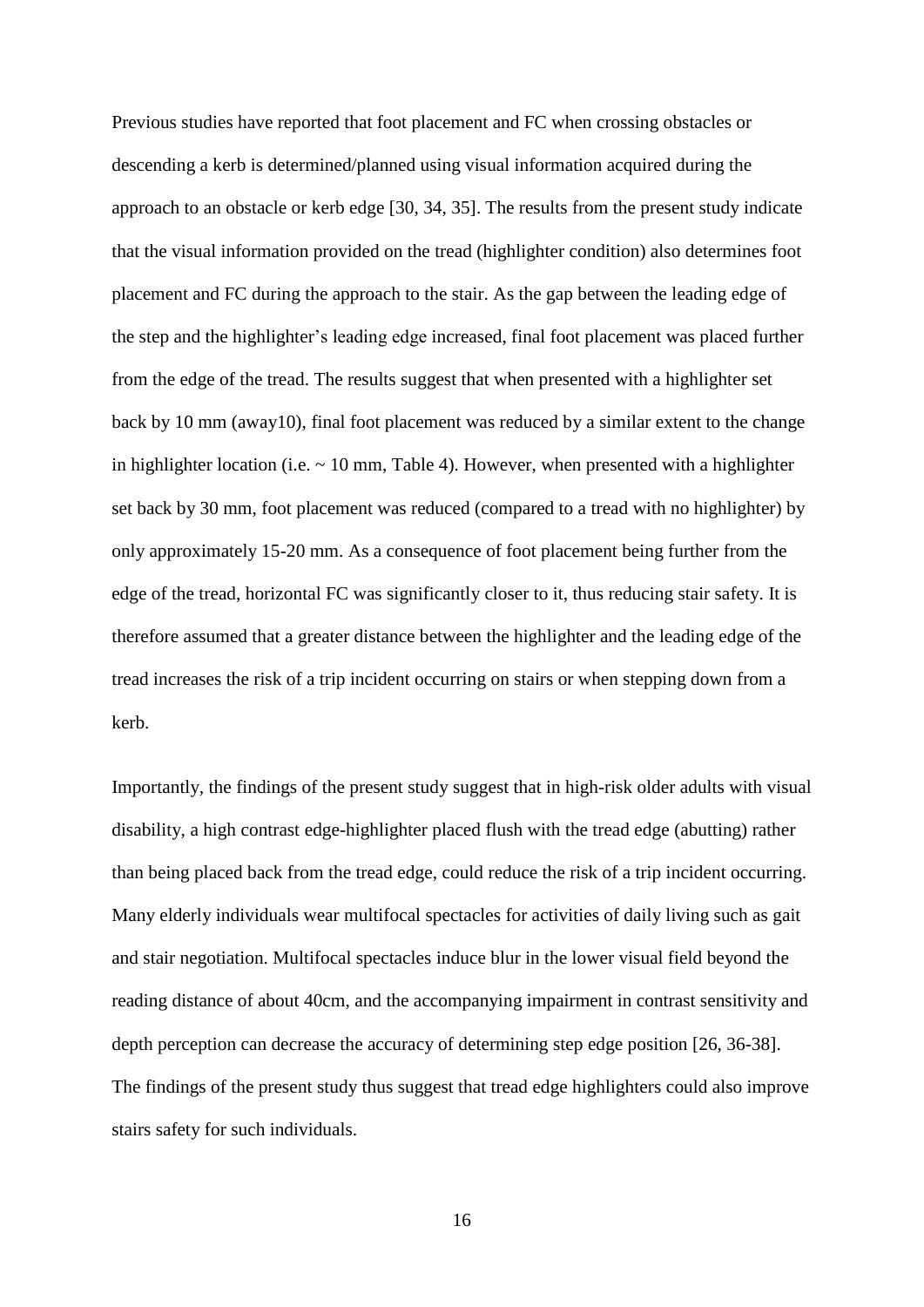While the risk of accidental foot contacts and number of low FC's increased when the tread edge highlighters were positioned away from the tread edge in both young and older adults, foot-overhang (when the most anterior portion of the foot is placed beyond the tread edge) on the middle step decreased. Although there are no formal reports on the amount of footoverhang required to experience a loss of balance, slip or fall whilst descending a step or stairs, it is estimated that stair users are at an increased risk when 50-60% of the shoe plantar surface [\[17\]](#page-18-12) (i.e. phalanges and metatarsal-phalangeal joints) is over-hanging the tread edge. In the present study, the largest foot-overhang occurred in the abutting edge highlighter condition. In young and older adults overhang was on average just 17% and 2% of the shoe plantar surface respectively (based on average shoe lengths of 280 mm and 270 mm respectively), with variability margins (upper 95% confidence interval) less than 29% and 23% respectively. These results suggest there was minimal risk associated with foot-overhang when the edge highlighter was abutting the tread edge.

The present study was limited by the number of steps  $(n=3)$  on the stairs which may not be representative of all real-world stair negotiation activities. Furthermore, the small number of trials  $(n = 3)$  used to provide a measure of variability in experiment 1 (where no statistical differences in variability were found) may not have been sufficient and it may have been preferable to have used older participants in experiment 2 (cataract simulation). The rationale for these decisions has been provided in the earlier sections of the report. Although the highlighted limitations may be confounding factors and/or may mean the findings presented are not generalizable to the wider elderly population, we can hypothesise from these results that an edge highlighter placed flush with the tread edge of a step might reduce tripping risk and thus trip-related fall injuries on stairs. Further research, involving a large number of older adults perhaps in a real-world setting, on stairs with a greater number of steps, is required to confirm this hypothesis.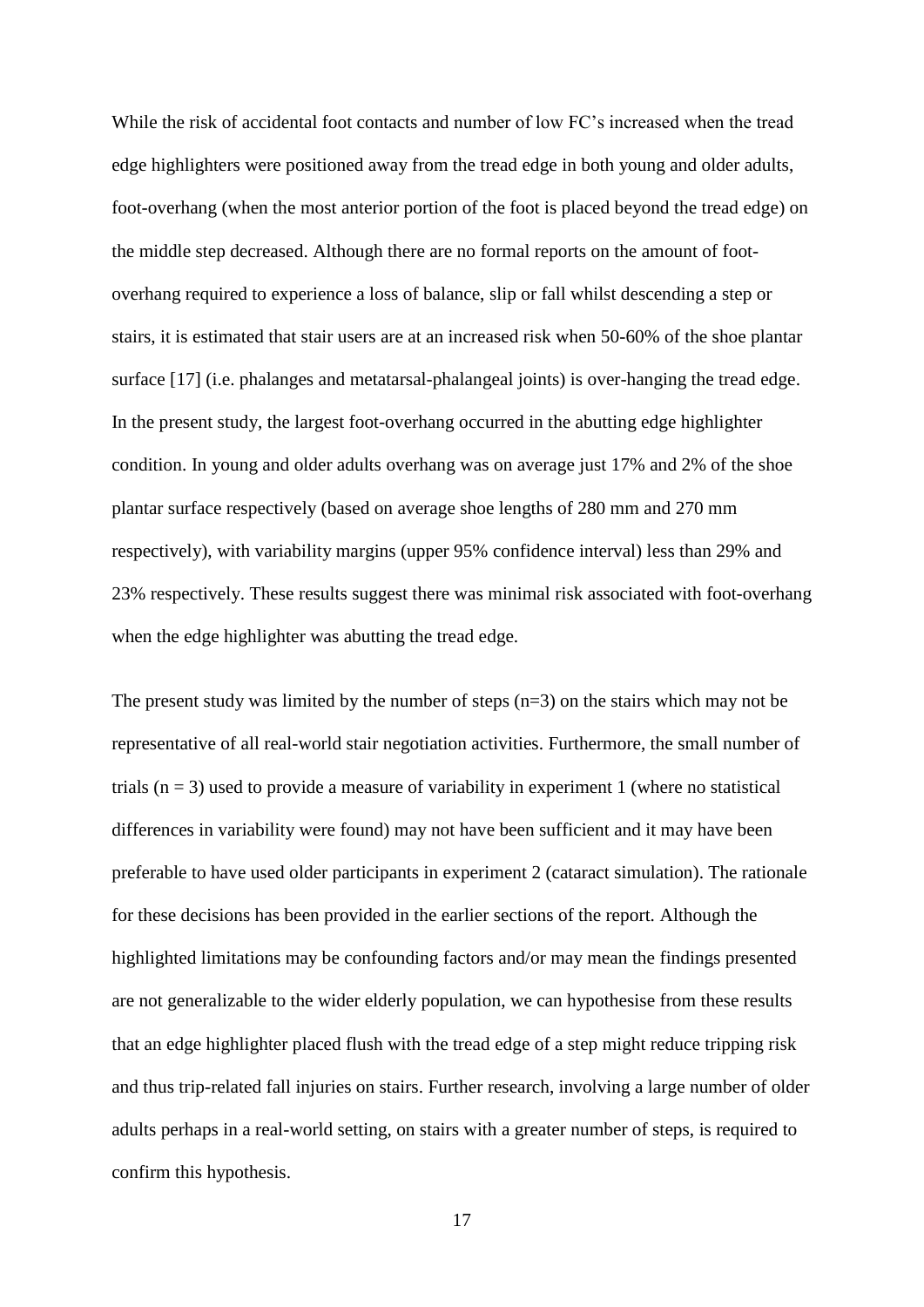## **5. Conclusion**

In summary, findings of the present study indicate that for older people with visual impairment for whom tread edges are difficult to see, the provision of an edge highlighter, particularly on the top step, may increase the precision of heel clearance over the tread edge and potentially reduce the number of heel scuffs and low clearances (less than 5mm) when descending stairs. Findings also indicate that the positioning of the highlighter is also important; when the tread edge highlighter was set back from the leading edge of the step/walkway by 10 – 30 mm, foot clearances reduced and the number of accidental foot contacts increased. These findings suggest that having high-contrast tread edge highlighters present on steps and stairs and positioned flush with the edge of the tread or as near to this as possible should improve stairs safety in older people. Ultimately, further research is required to monitor whether less falls occur based on the recommendation of positioning an edge highlighter flush with the tread edge. However, the findings from the present study suggest that consideration of the relative positioning of step edge highlighters should be given for changing current building regulation specifications.

### **Acknowledgements:**

This project was funded by the National Institute for Health Research Public Health Research Programme (project number 10/3009/06). The views and opinions expressed therein are those of the authors and do not necessarily reflect those of the NIHR PHR programme or the Department of Health.

The authors would like to acknowledge Mike Roys (Building Research Establishment Ltd, Watford, UK), for helpful comments on a previous draft.

# **Conflict of interest statement**

There are no conflicts of interest in this work.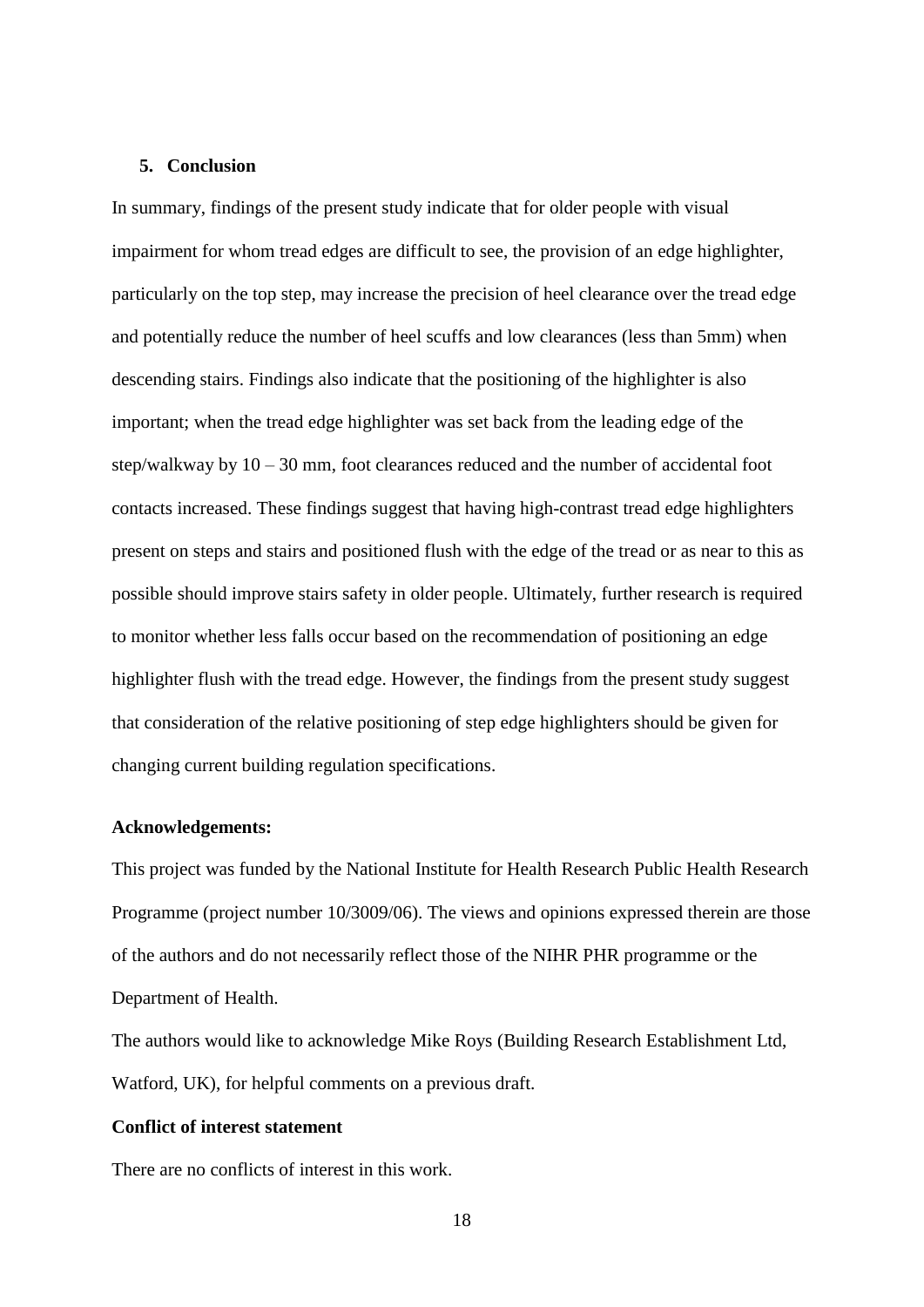# **References**

- <span id="page-18-0"></span>**1. Startzell JK, Owens DA, Mulfinger LM, Cavanagh PR: Stair negotiation in older people: A review.** *J Am Geriatr Soc* **2000, 48(5):567-580.**
- <span id="page-18-1"></span>**2. Templer J: The staircase-Studies ofhazards, falls, and safer design. In***.***: Cambridge: MIT Press; 1992.**
- <span id="page-18-2"></span>**3. Gallagher E, Scott V: The STEPS Project: participatory action research to reduce falls in public places among seniors and persons with disabilities.**  *Canadian journal of public health Revue canadienne de santé publique* **1997, 88(2):129.**
- <span id="page-18-3"></span>**4. Department of Trade and Industry: Home and leisure accident surveillance system: 24th Report.** *Department of Trade and Industry* **2002.**
- <span id="page-18-4"></span>**5. Roys MS: Serious stair injuries can be prevented by improved stair design.**  *Applied ergonomics* **2001, 32(2):135-139.**
- <span id="page-18-5"></span>**6. Hill L, Haslam R, Howarth PA, Brooke-Wavell KS, Sloane JE: Safety of older people on stairs: behavioural factors. 2000.**
- <span id="page-18-6"></span>**7. Cohen HH, Templer J, Archea J: An analysis of occupational stair accident patterns.** *Journal of safety research* **1985, 16(4):171-181.**
- <span id="page-18-7"></span>**8. Tinetti ME, Speechley M, Ginter SF: Risk factors for falls among elderly persons living in the community.** *New England journal of medicine* **1988, 319(26):1701- 1707.**
- <span id="page-18-8"></span>**9. Hamel KA, Okita N, Higginson JS, Cavanagh PR: Foot clearance during stair descent: effects of age and illumination.** *Gait & posture* **2005, 21(2):135-140.**
- **10. Jackson PL, Cohen HH: An in-depth investigation of 40 stairway accidents and the stair safety literature.** *Journal of Safety Research* **1995, 26(3):151-159.**
- <span id="page-18-14"></span>**11. Simoneau GG, Cavanagh PR, Ulbrecht JS, Leibowitz HW, Tyrrell RA: The influence of visual factors on fall-related kinematic variables during stair descent by older women.** *Journal of Gerontology* **1991, 46(6):M188-M195.**
- <span id="page-18-9"></span>**12. Klaver CC, Wolfs RC, Vingerling JR, Hofman A, de Jong PT: Age-specific prevalence and causes of blindness and visual impairment in an older population: the Rotterdam Study.** *Archives of Ophthalmology* **1998, 116(5):653.**
- <span id="page-18-10"></span>**13. Buckley JG, Heasley K, Scally A, Elliott DB: The effects of blurring vision on medio-lateral balance during stepping up or down to a new level in the elderly.**  *Gait & posture* **2005, 22(2):146-153.**
- **14. Buckley JG, Heasley KJ, Twigg P, Elliott DB: The effects of blurred vision on the mechanics of landing during stepping down by the elderly.** *Gait & posture*  **2005, 21(1):65-71.**
- **15. Buckley JG, MacLellan MJ, Tucker MW, Scally AJ, Bennett SJ: Visual guidance of landing behaviour when stepping down to a new level.** *Experimental Brain Research* **2008, 184(2):223-232.**
- <span id="page-18-11"></span>**16. Archea J, Collins BL, Stahl FI: Guidelines for stair safety: The Bureau; 1979.**
- <span id="page-18-12"></span>**17. British Standards Institution: Code of practice for the design of buildings and their approaches to meet the needs of disabled people.** *BS 8300:2009, BSI* **2009.**
- <span id="page-18-13"></span>**18. Architectural U: Americans with Disabilities Act (ADA) Accessibility Guidelines for Buildings and Facilities.** *Washington, DC* **2002.**
- <span id="page-18-15"></span>**19. Zietz D, Johannsen L, Hollands M: Stepping characteristics and Centre of Mass control during stair descent: Effects of age, fall risk and visual factors.** *Gait & posture* **2011, 34(2):279-284.**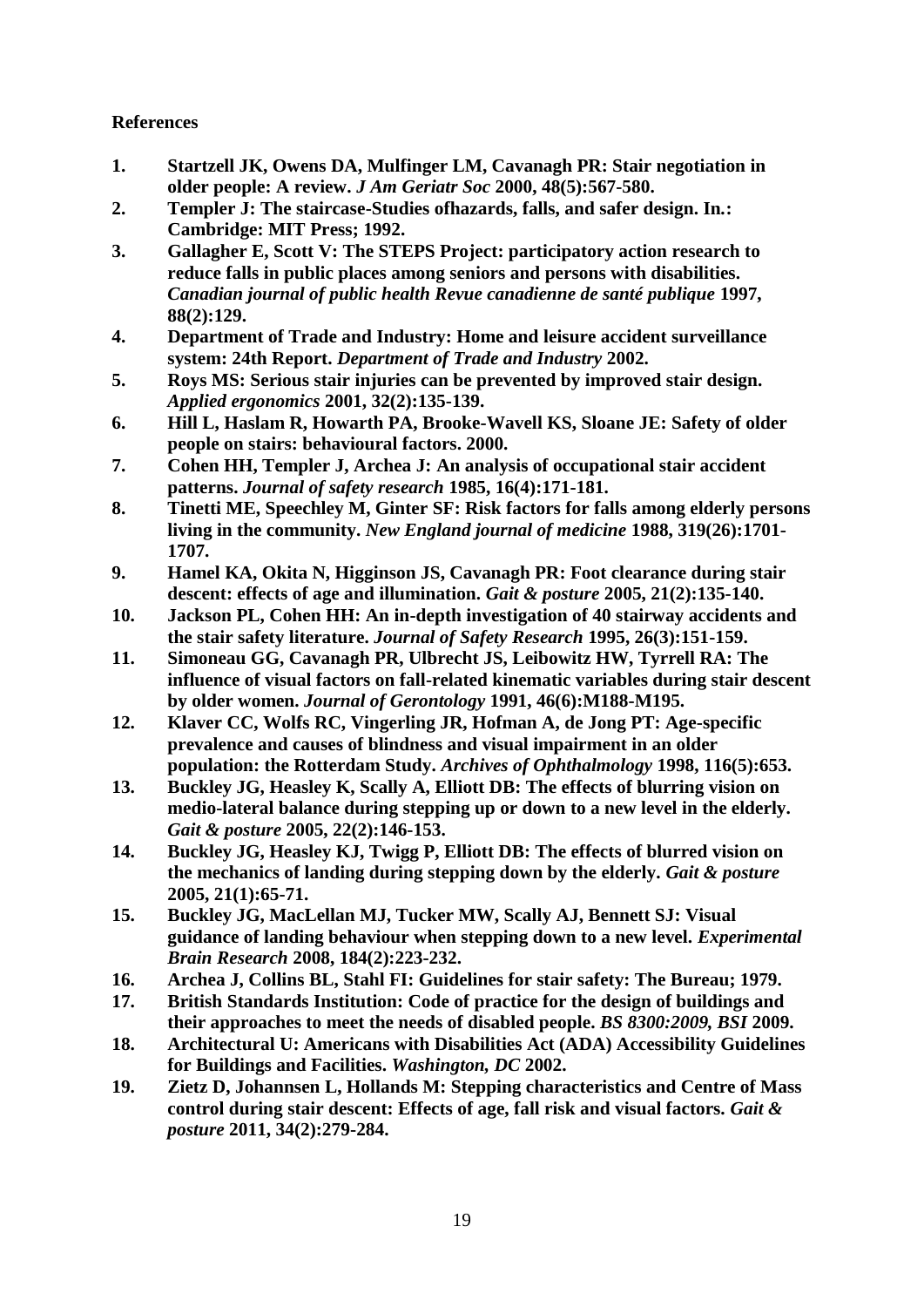- <span id="page-19-0"></span>**20. Chapman GJ, Vale A, Buckley J, Scally AJ, Elliott DB: Adaptive gait changes in long**‐**term wearers of contact lens monovision correction.** *Ophthalmic and Physiological Optics* **2010, 30(3):281-288.**
- <span id="page-19-1"></span>**21. Heasley K, Buckley JG, Scally A, Twigg P, Elliott DB: Falls in older people: effects of age and blurring vision on the dynamics of stepping.** *Investigative ophthalmology & visual science* **2005, 46(10):3584-3588.**
- **22. Elliott DB, Bullimore MA, Patla AE, Whitaker D: Effect of a cataract simulation on clinical and real world vision.** *British Journal of Ophthalmology* **1996, 80(9):799-804.**
- **23. Heasley K, Buckley JG, Scally A, Twigg P, Elliott DB: Stepping up to a new level: effects of blurring vision in the elderly.** *Investigative ophthalmology & visual science* **2004, 45(7):2122-2128.**
- <span id="page-19-2"></span>**24. Leat SJ, Legge GE, Bullimore MA: What is low vision? A re-evaluation of definitions.** *Optometry & Vision Science* **1999, 76(4):198-211.**
- <span id="page-19-3"></span>**25. Elliott DB, Trukolo-Ilic M, Strong JG, Pace R, Plotkin A, Bevers P: Demographic characteristics of the vision-disabled elderly.** *Investigative Ophthalmology & Visual Science* **1997, 38(12):2566-2575.**
- <span id="page-19-4"></span>**26. Johnson L, Buckley JG, Harley C, Elliott DB: USE OF SINGLE**‐**VISION EYEGLASSES IMPROVES STEPPING PRECISION AND SAFETY WHEN ELDERLY HABITUAL MULTIFOCAL WEARERS NEGOTIATE A RAISED SURFACE.** *J Am Geriatr Soc* **2008, 56(1):178-180.**
- <span id="page-19-5"></span>**27. Gutierrez EM, Bartonek Å, Haglund-Åkerlind Y, Saraste H: Centre of mass motion during gait in persons with myelomeningocele.** *Gait & posture* **2003, 18(2):37-46.**
- <span id="page-19-6"></span>**28. Graci V, Elliott DB, Buckley JG: Peripheral visual cues affect minimum-footclearance during overground locomotion.** *Gait & posture* **2009, 30(3):370-374.**
- <span id="page-19-7"></span>**29. Foster RJ, De Asha AR, Reeves ND, Maganaris CN, Buckley JG: Stair-specific algorithms for identification of touch-down and foot-off when descending or ascending a non-instrumented staircase.** *Gait & Posture* **2013.**
- <span id="page-19-8"></span>**30. Buckley JG, Timmis MA, Scally AJ, Elliott DB: When is visual information used to control locomotion when descending a kerb?** *PloS one* **2011, 6(4):e19079.**
- <span id="page-19-9"></span>**31. Buckley JG, Cooper G, Maganaris CN, Reeves ND: Is stair descent in the elderly associated with periods of high centre of mass downward accelerations?**  *Experimental gerontology* **2013.**
- <span id="page-19-10"></span>**32. Lee H-J, Chou L-S: Balance control during stair negotiation in older adults.**  *Journal of biomechanics* **2007, 40(11):2530-2536.**
- <span id="page-19-11"></span>**33. Perneger TV: What's wrong with Bonferroni adjustments.** *BMJ: British Medical Journal* **1998, 316(7139):1236.**
- <span id="page-19-12"></span>**34. Patla AE, Vickers JN: Where and when do we look as we approach and step over an obstacle in the travel path?** *Neuroreport* **1997, 8(17):3661-3665.**
- <span id="page-19-13"></span>**35. Timmis MA, Buckley JG: Obstacle crossing during locomotion: Visual exproprioceptive information is used in an online mode to update foot placement before the obstacle but not swing trajectory over it.** *Gait & posture* **2012, 36(1):160-162.**
- <span id="page-19-14"></span>**36. Johnson L, Buckley JG, Scally AJ, Elliott DB: Multifocal spectacles increase variability in toe clearance and risk of tripping in the elderly.** *Investigative ophthalmology & visual science* **2007, 48(4):1466-1471.**
- **37. Lord SR, Dayhew J, Howland A: Multifocal Glasses Impair Edge**‐**Contrast Sensitivity and Depth Perception and Increase the Risk of Falls in Older People.**  *J Am Geriatr Soc* **2002, 50(11):1760-1766.**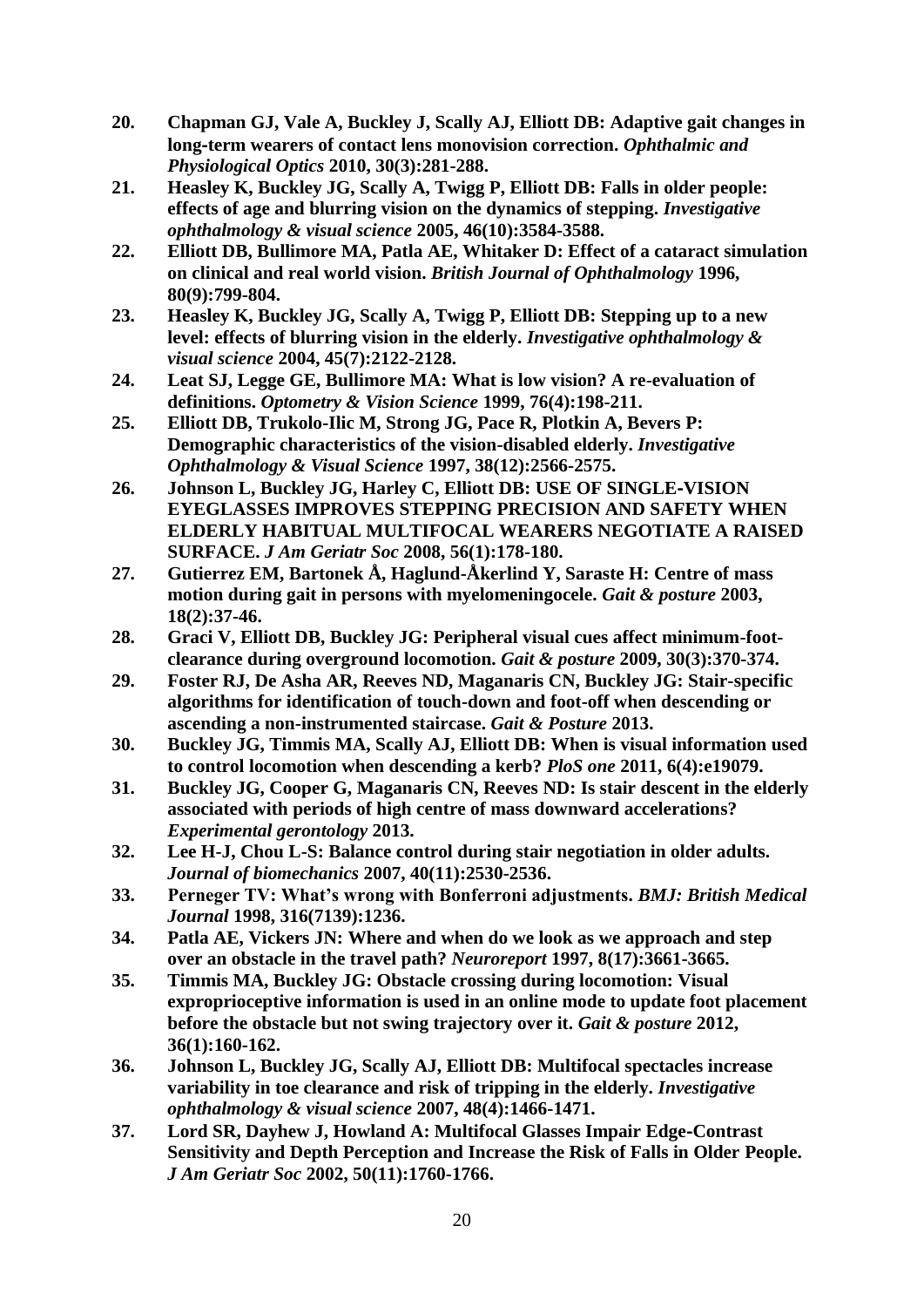**38. Timmis MA, Johnson L, Elliott DB, Buckley JG: Use of single-vision distance spectacles improves landing control during step descent in well-adapted multifocal lens-wearers.** *Investigative Ophthalmology & Visual Science* **2010, 51(8):3903-3908.**

# **Tables**

Table 1. The characteristics of participants taking part in each experiment (means  $\pm$  1 SD)

|                              | <b>Experiment One</b>  | <b>Experiment Two</b> |
|------------------------------|------------------------|-----------------------|
| Number of participants       | $16(8 \text{ female})$ | 8 (3 female)          |
| Age (years)                  | $71.1 \pm 7.4$         | $24.0 \pm 4.3$        |
| Height $(m)$                 | $1.69 \pm 0.12$        | $1.73 \pm 0.10$       |
| Mass (kg)                    | $77.33 \pm 18.98$      | $72.06 \pm 16.67$     |
| Binocular VA (logMAR)        | $-0.02 \pm 0.06$       | $*0.16 \pm 0.16$      |
| Contrast Sensitivity (logCS) | $1.84 \pm 0.14$        | $*0.76 \pm 0.02$      |

\* Participants in Experiment 2 wore the cataract simulation goggles during the assessment of binocular visual acuity and contrast sensitivity.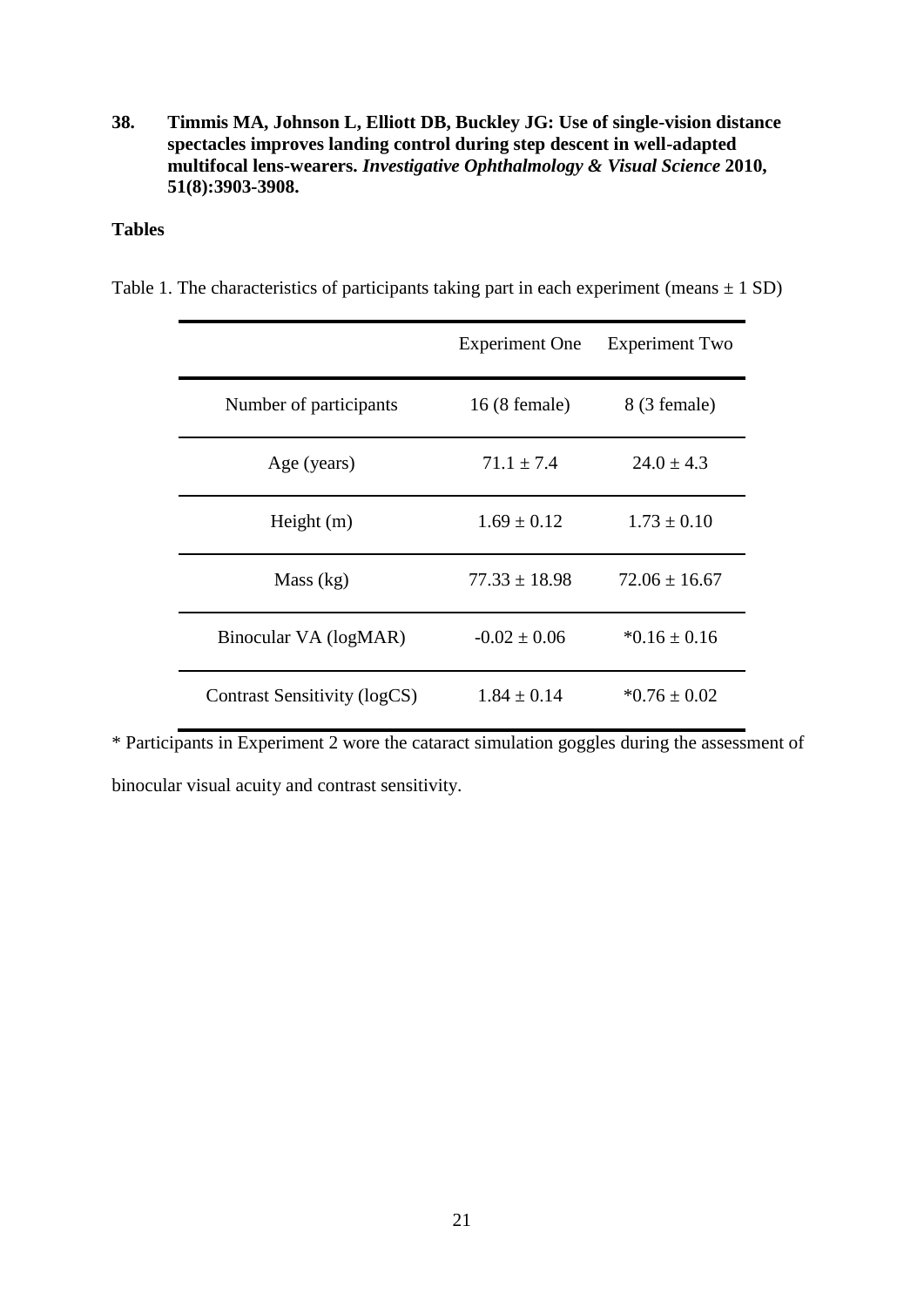|                                         | Metric and temporal means $(\pm 1 \text{ SD})$ |                                 |                                 |               |
|-----------------------------------------|------------------------------------------------|---------------------------------|---------------------------------|---------------|
|                                         | <b>Plain</b>                                   | <b>Abutting</b>                 | Away10                          | Away30        |
| Penultimate foot placement (mm)         | $-467 \pm 73$                                  | $-465 \pm 62$                   | $-468 \pm 69$                   | $-474 \pm 69$ |
| Final foot placement (mm)               | $-23 \pm 43$                                   | $-24 \pm 46$                    | $-41 \pm 44$                    | $-46 \pm 43$  |
| <b>Middle step: Foot Placement (mm)</b> | $0 \pm 29$                                     | $4 \pm 29$                      | $-8 \pm 27$                     | $-13 \pm 26$  |
| Top step: Horizontal FC (mm)            | $46 \pm 18$                                    | $47 \pm 14$                     | $42 \pm 15$                     | $32 \pm 19$   |
| Middle step: Horizontal FC (mm)         | $41 \pm 17$                                    | $39 \pm 16$                     | $39 \pm 14$                     | $35 \pm 17$   |
| Top step: Vertical FC (mm)              | $-25 \pm 12$                                   | $-25 \pm 11$                    | $-25 \pm 13$                    | $-19 \pm 15$  |
| Middle step: Vertical FC (mm)           | $-30 \pm 20$                                   | $-30 \pm 16$                    | $-29 \pm 20$                    | $-24 \pm 17$  |
| <b>Descent duration (s)</b>             |                                                | $2.05 \pm 0.37$ $2.06 \pm 0.37$ | $2.11 \pm 0.37$ $2.08 \pm 0.41$ |               |

Table 2. The effect of each edge highlighter condition on stair descent parameters for older adults under habitual vision (Experiment 1).

\* There were no significant differences in any within-subject variable measures for

experiment 1.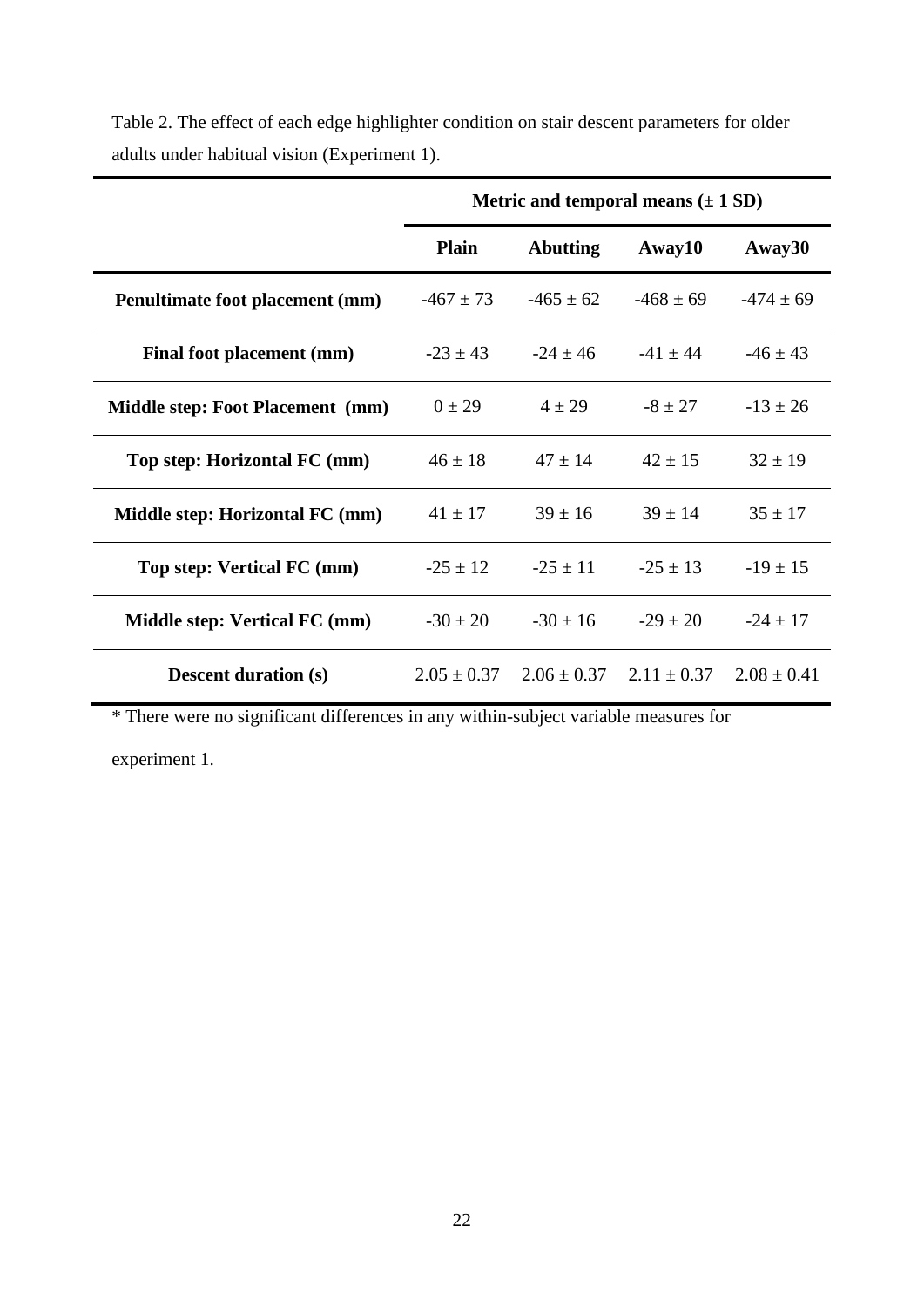Table 3. The effect of each edge highlighter condition on stair descent parameters for young adults with simulated impaired vision typically seen in the elderly (Experiment 2).

|                                            |                 | Metric and temporal means $(\pm 1 \text{ SD})$ |                 |                 |                 |                 | Within-subject variability means $(\pm 1 \text{ SD})$ |                 |
|--------------------------------------------|-----------------|------------------------------------------------|-----------------|-----------------|-----------------|-----------------|-------------------------------------------------------|-----------------|
|                                            | <b>Plain</b>    | <b>Abutting</b>                                | Away10          | Away30          | <b>Plain</b>    | <b>Abutting</b> | Away10                                                | Away30          |
| <b>Penultimate foot</b><br>placement (mm)  | $-476 \pm 71$   | $-475 \pm 45$                                  | $-486 \pm 52$   | $-473 \pm 59$   | $47 \pm 20$     | $57 \pm 27$     | $55 \pm 19$                                           | $52 \pm 29$     |
| <b>Final foot</b><br>placement (mm)        | $-55 \pm 35$    | $-15 \pm 36$                                   | $-22 \pm 50$    | $-30 \pm 51$    | $37 \pm 24$     | $30 \pm 17$     | $25 \pm 9$                                            | $20 \pm 8$      |
| <b>Middle step:</b><br>Foot Placement (mm) | $31 \pm 21$     | $47 \pm 17$                                    | $29 \pm 27$     | $31 \pm 19$     | $20 \pm 7$      | $12 \pm 3$      | $20 \pm 7$                                            | $18 \pm 8$      |
| Top step:<br><b>Horizontal FC</b> (mm)     | $47 \pm 16$     | $58 \pm 17$                                    | $48 \pm 13$     | $38 \pm 18$     | $28 \pm 14$     | $17 \pm 7$      | $17 \pm 7$                                            | $14 \pm 4$      |
| Middle step:<br><b>Horizontal FC</b> (mm)  | $58 \pm 20$     | $52 \pm 19$                                    | $51 \pm 21$     | $47 \pm 25$     | $15 \pm 9$      | $13 \pm 6$      | $12 \pm 3$                                            | $13 \pm 9$      |
| Top step:<br><b>Vertical FC (mm)</b>       | $-29 \pm 18$    | $-33 \pm 17$                                   | $-32 \pm 19$    | $-23 \pm 19$    | $12 \pm 3$      | $8 \pm 3$       | $11 \pm 6$                                            | $10 \pm 4$      |
| Middle step:<br><b>Vertical FC</b> (mm)    | $-49 \pm 27$    | $-44 \pm 25$                                   | $-43 \pm 31$    | $-37 \pm 30$    | $13 \pm 6$      | $11 \pm 4$      | $10 \pm 3$                                            | $11 \pm 8$      |
| <b>Descent duration (s)</b>                | $2.63 \pm 0.98$ | $2.18 \pm 0.79$                                | $2.26 \pm 0.79$ | $2.04 \pm 0.64$ | $0.40 \pm 0.36$ | $0.32 \pm 0.35$ | $0.29 \pm 0.33$                                       | $0.20 \pm 0.25$ |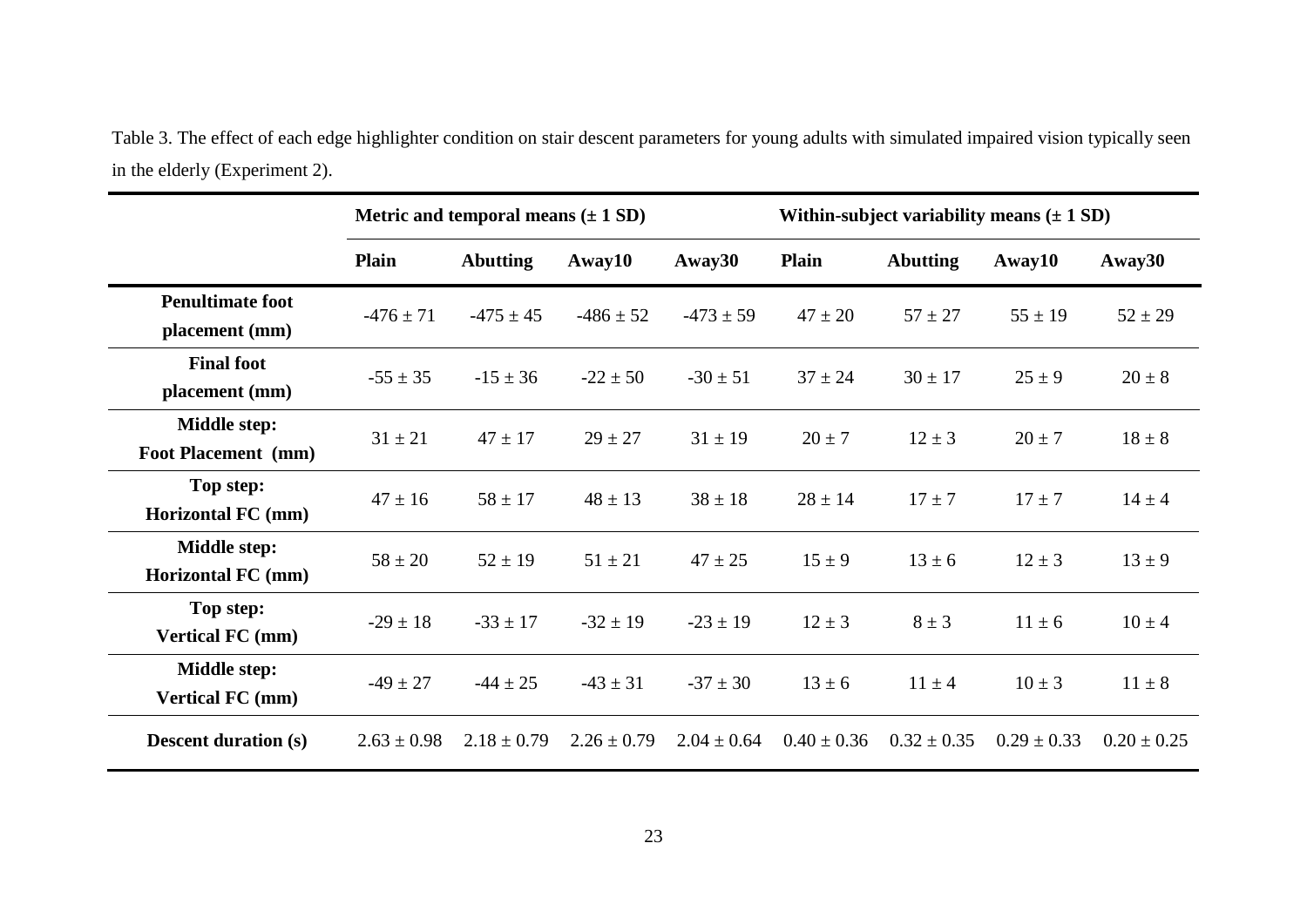Table 4. The percentage of trials in experiments 1 and 2 where the heel caught the stair tread edge or riser, and horizontal foot clearance was less than 5 mm. NB, the middle and top stair edge are both included in the analysis.

|          | <b>Heel scuff</b>  |                                  |  |
|----------|--------------------|----------------------------------|--|
|          | Experiment One (%) | Experiment Two (%)               |  |
| Plain    | 0                  | 15                               |  |
| Abutting | 0                  | 3                                |  |
| Away10   | 0                  | 5                                |  |
| Away30   | $\overline{2}$     | 10                               |  |
|          |                    |                                  |  |
|          |                    | Horizontal foot clearance < 5 mm |  |
|          | Experiment One (%) | Experiment Two (%)               |  |
| Plain    | 8                  | 8                                |  |
| Abutting | $\overline{2}$     | 0                                |  |
| Away10   | $\overline{2}$     | 3                                |  |

# **Figure legends**

Figure 1. a) The separation  $(\sim 30 \text{ mm})$  between the slip resistant strip and physical tread edge is noticeable when viewing the public stairs from close up, but from the perspective of the stair user (b) it is difficult to clearly delineate the tread edge from the tread surface on the step below.

Figure 2. a) Schematic of the stairs and how foot placement and clearance parameters (a-e) were determined. b) The four stair edge highlighter conditions used for each experiment; Plain, Abutting, Away10, Away30.